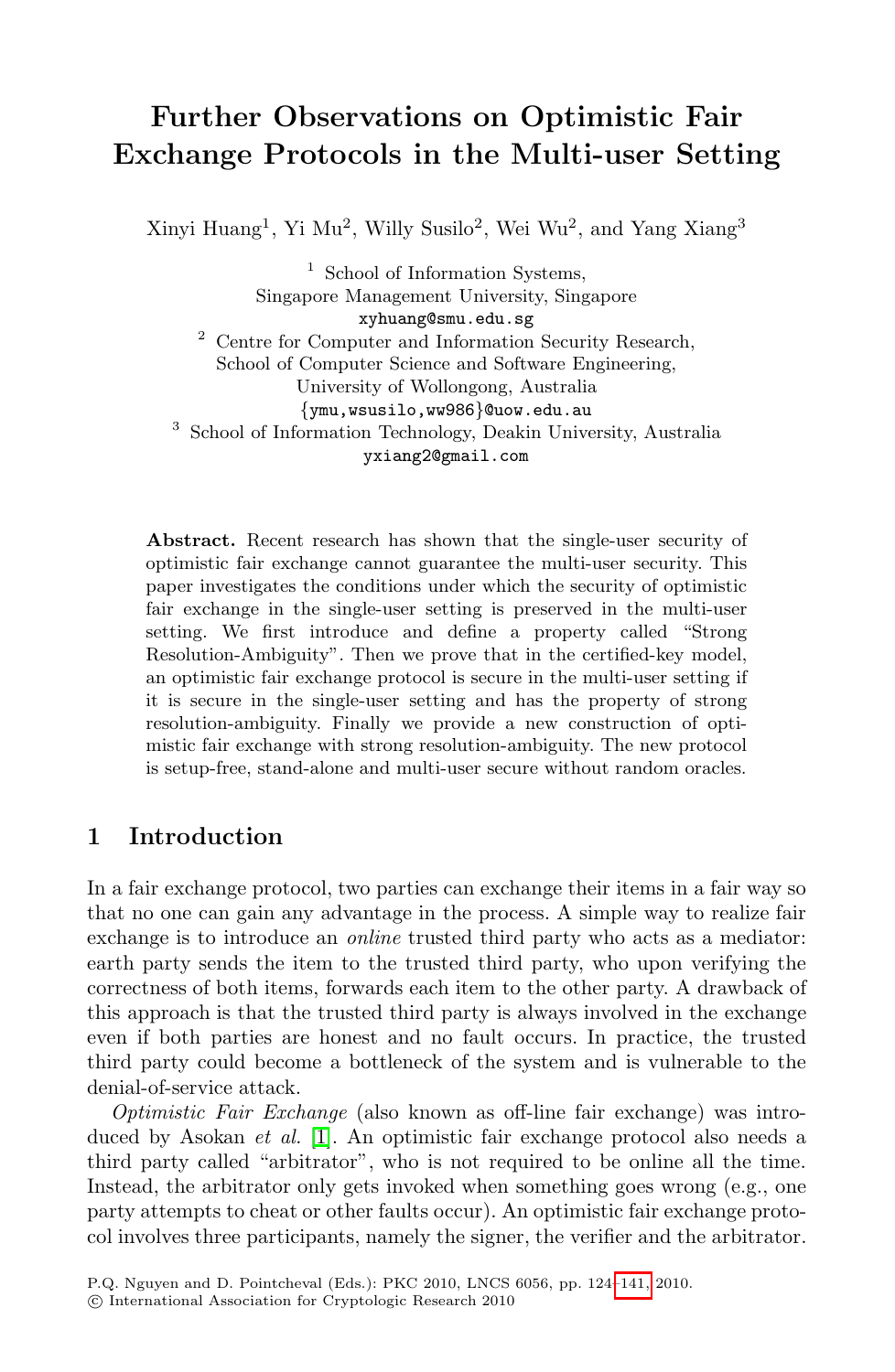The signer (say, Alice) first issues a verifiable "partial sig[natu](#page-17-1)re"  $\sigma'$  to the verifier (say, Bob). Bob verifies the validity of  $\sigma'$  and fulfills his obligation if  $\sigma'$  is valid. After that, Alice sends Bob a "full signature"  $\sigma$  to complete the transaction. Thus, if no problem occurs, the arbitrator does not participate in the exchange. However, if Bob does not receive the full si[gna](#page-16-1)ture  $\sigma$  from Alice, Bob can send  $\sigma'$  (and the proof of fulfilling his obligation) to the arbitrator, who will convert  $\sigma'$  to  $\sigma$  for Bob.

An optimistic fair exchange protocol can be *s[etu](#page-17-1)p-driven* or *setup-free* [23]. An optimistic fair exchange protocol is called setup-driven if an initial-key-setup procedure between a signer and the arbitrator is involved. On the other hand, an optimistic fair exchange protocol is called setup-free if the signer does not need to contact the arbitrator, except that the signer can obtain and verify the arbitrator's public key certificate and vice versa. As shown in [10], setup-free is more desirable for the realization of optimistic fair exchange in the multi-user setting. Another notion of optimistic fair exchange is *stand-alone* [23], which [req](#page-17-2)uires that the full signatur[e](#page-16-2) [b](#page-16-2)e an ordinary signature.

#### **1.1 Previous Work**

As one of the fundamental problems in secure electronic transactions and digital rights management, fair exchange has been studied intensively since its introduction. It is known that optimistic fair exchange can be constructed (in a generic way) using "two signatures" construction [11], verifiably encrypted signature [2,3,8,9,15,20,18], the sequential two-party multisignature (first introduced by Park *et al.* [17], and then broken and repaired by Dodis and Reyzin [11]), the OR-[proo](#page-16-2)f [10], and conventional signature and ring signature [14]. In the following, we only review some results which are most relevant to this paper.

## **Optimistic Fair Exchange [in](#page-16-2) [t](#page-16-2)he Single-user Setting**

There are three parties involved in an optimistic fair exchange protocol, which are signer(s), verifier(s) and arbitrator(s). Most work about optimistic fair exchange was considered only in the single-user setting, namely there is only one signer. The first formal security model of optimistic fair exchange was proposed in [2,3]. Dodis and Reyzin [11] defined a more generalized and unified model for non-interactive optimistic fair exchange, by introducing a new cryptographic primitive called *verifiably committed signature*. In [11], the security of a verifiably committed signature sch[em](#page-16-3)e (equivalently, an [op](#page-16-4)[tim](#page-17-3)istic fair exchange protocol) in the single-user se[ttin](#page-16-5)g consists of three aspects: security against the signer, security against the verifier and security against the arbitrator. While the arbitrator is not fully trusted, it is still assumed to be semi-trusted in the sense that the arbitrator will not collude with the signer or the verifier. *In the remainder of this paper, an optimistic fair exchange protocol is single-user secure (or, secure in the single-user setting) means that it is secure in the single-user setting defined in [11]*. Notice that their definition does not include all security notions of optimistic fair exchange (e.g., abuse-free [12], non-repudiation [16,21], timelytermination [2,3] and signer-ambiguity [13]), but it does not affect the point we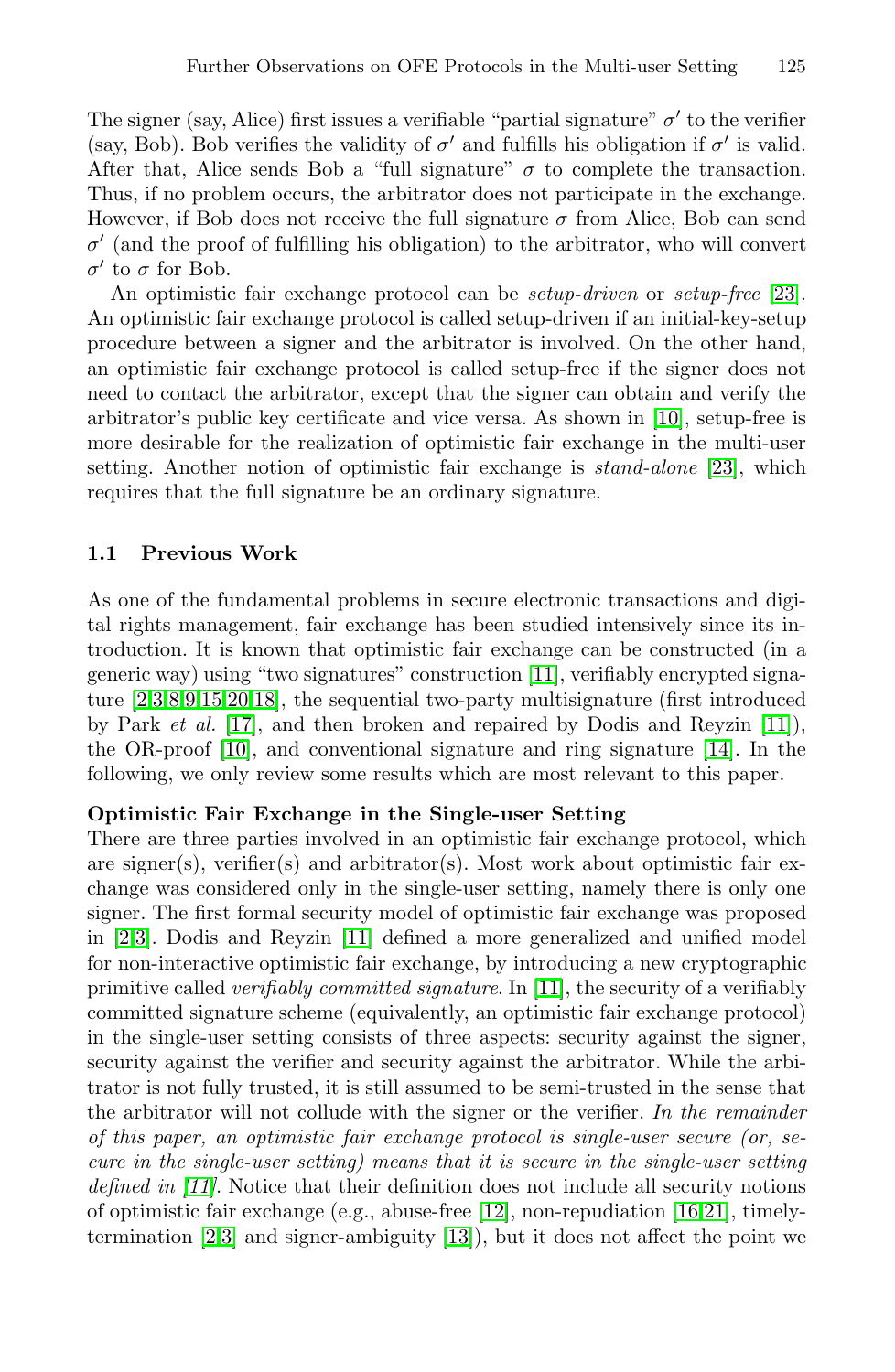want to make in this paper. Dodis and Reyzin [11] proposed a stand-alone but setup-driven verifiably committed signature scheme from Gap Diffie-Hellman problem. Constructions of stand-alone and setup-free verifiably committed signature were proposed in [22,23].

## **Optimistic Fair Exchange in the Multi-user Setting**

Recently the security of non-interactive optimistic fair exchange in the multiuser setting was independently studied in [10] and [24]. Optimistic fair exchange in the multi-user setting refers to the scenario where there are two or more signers in the system, but items are still exchanged between two parties. This is different from the multi-party exchange which considers the exchange among three or mo[re p](#page-16-1)arties.

In [10], Dodis, Lee and Yum pointed out that the single-user security of optimistic fair exchange cannot g[uar](#page-16-1)antee the multi-user security. They presented a simple counterexample which is secure in the single-user setting but is insecure in a multi-user setting. (In the counterexample, a dishonest verifier in the multiuser setting can obtain a full signature without fulfilling the obligation.) Dodis, Lee and Yum [defi](#page-17-4)ned the multi-user security model of optimistic fair exchange and provided a generic setup-free con[stru](#page-16-2)ction of optimistic fair exchange secure in the multi-user setting [10]. The security of their construction relies on one-way functions in the random oracle model and trapdoor one-way permutations in the standard model. The analysis in [10] sho[ws t](#page-17-4)hat two well-known techniques of optimistic fair exchange (namely, constructions based on verifiably encrypted signatures and sequential two-party signatures) remain secure in the multi-user setting if the underlying primitives satisfy some security notions. Independently, Zhu, Susilo and Mu [24] also demonstrated a verifiably committed signature scheme which is secure i[n th](#page-16-6)[e](#page-17-5) [mod](#page-17-2)el defined in [11] but is insecure in the multi-user setting. They defined the security notions of verifiably committed signature in the multi-user setting and proposed a concrete construction of multi-user secure stand-alone and setup-free verifiably committed signature [24]. The non-interactive version of their scheme uses the Fiat-Shamir technique and requires a hash function, which is viewed as the random oracle in security analysis. Due to [10[\],](#page-16-7) [mul](#page-16-5)ti-user secure stand-alone and setup-free optimistic fair exchange protocols without random oracles can be constructed from verifiably encrypted signature schemes without random oracles [15,20,18].

#### **Certified-Key Model and Chosen-Key [Mo](#page-16-7)del**

Most optimistic fair exchange protocols are considered in the *certified-key model* where the user must prove the knowledge of the private key at the key registration phase. Therefore, the adversary is only allowed to make queries about certified public keys. Huang *et al.* [14,13] considered the multi-user security of optimistic fair exchange in the *chosen-key model*, where the adversary can make queries about public keys arbitrarily without requiring to show its knowledge of the corresponding private keys. Optimistic fair exchange protocols secure in the certified-key model may not be secure in the chosen-key model [14].

Huang *et al.* [14] proposed another generic construction for optimistic fair exchange. Their construction can lead to efficient setup-free optimistic fair exchange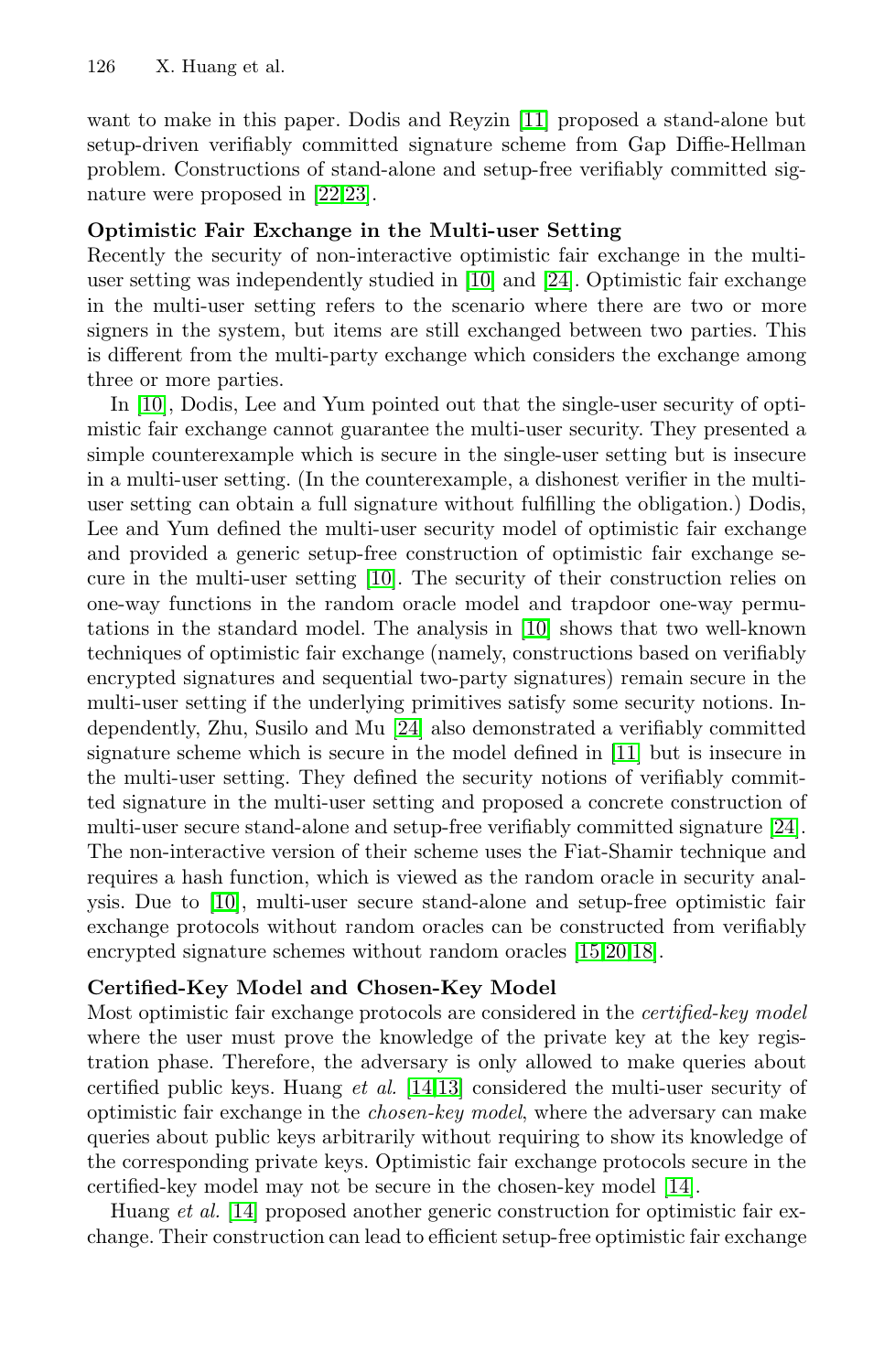protocols secure in the standard model and the chosen-key model. Very recently, the first efficient ambiguous optimistic fair exchange protocol was proposed in [13]. The new prot[oco](#page-16-1)l is proven secure in the multi-user setting and chosen-key model without relying on the random oracle assumption. Without any doubt, it is more desirable if cryptographic protocols can be proven secure in the chosen-key model. However, in this paper, the security of optimistic fair exchange is considered in the certified-key model (as defined in [10]), since certified-key model is reasonable and has been widely used in the research of public key cryptography. *In the remainder of this paper, when we say an optimistic fair exchange protocol is multi-user secu[re \(](#page-16-1)[or,](#page-17-4) secure in the multi-user setting), it refers that the protocol is secure in the multi-user setting defined in [10] (which is in the certified-key model)*.

#### **1.2 Motivati[on](#page-16-1)**

The research on optimistic fair exchange has shown that:

- **–** The single-user security of optimistic fair exchange does not guarantee the multi-user security [10,24].
- **–** Not all single-user secure optimistic fair exchange protocols are insecure in the multi-user setting [10]. Several single-user secure protocols can be proven secure in the multi-user setting [10].

However, it remains unknown *under which conditions single-user secure optimistic fair exchange protocols will be secure in the multi-user setting*? We believe the investigation of this question not only will provide a further understanding on the security of optimistic fair exchange in the multi-user setting, but also can introduce new constructions of multi-user secure optimistic fair exchange.

### **1.3 Our Contributions**

This paper focuses on both theory investigations and new construction of optimistic fair exchange in the multi-user setting.

- 1. In Section 3, we introduce and define a new property of optimistic fair exchange, which we call *Strong Resolution-Ambiguity*. Briefly speaking, an optimistic fair exchange protocol has the property of strong resolution-ambiguity if one can transform a partial signature  $\sigma'$  into a full signature  $\sigma$  using signer's private key or arbitrator's private key, and given such a pair  $(\sigma', \sigma)$ , it is in-<br>feasible to tell which key is used in the conversion. While there are some feasible to tell which key is used in the conversion. While there are some optimistic fair exchange protocols satisfying strong resolution-ambiguity, it is the first time this notion is addressed and formally defined.
- 2. *For an optimistic fair exchange protocol with strong resolution-ambiguity, we prove that its security in the single-user setting is preserved in the multiuser setting*. More precisely, we show that: (1) the security against the signer and the security against the verifier in the single-user setting are preserved in the multi-user setting for optimistic fair exchange protocols with strong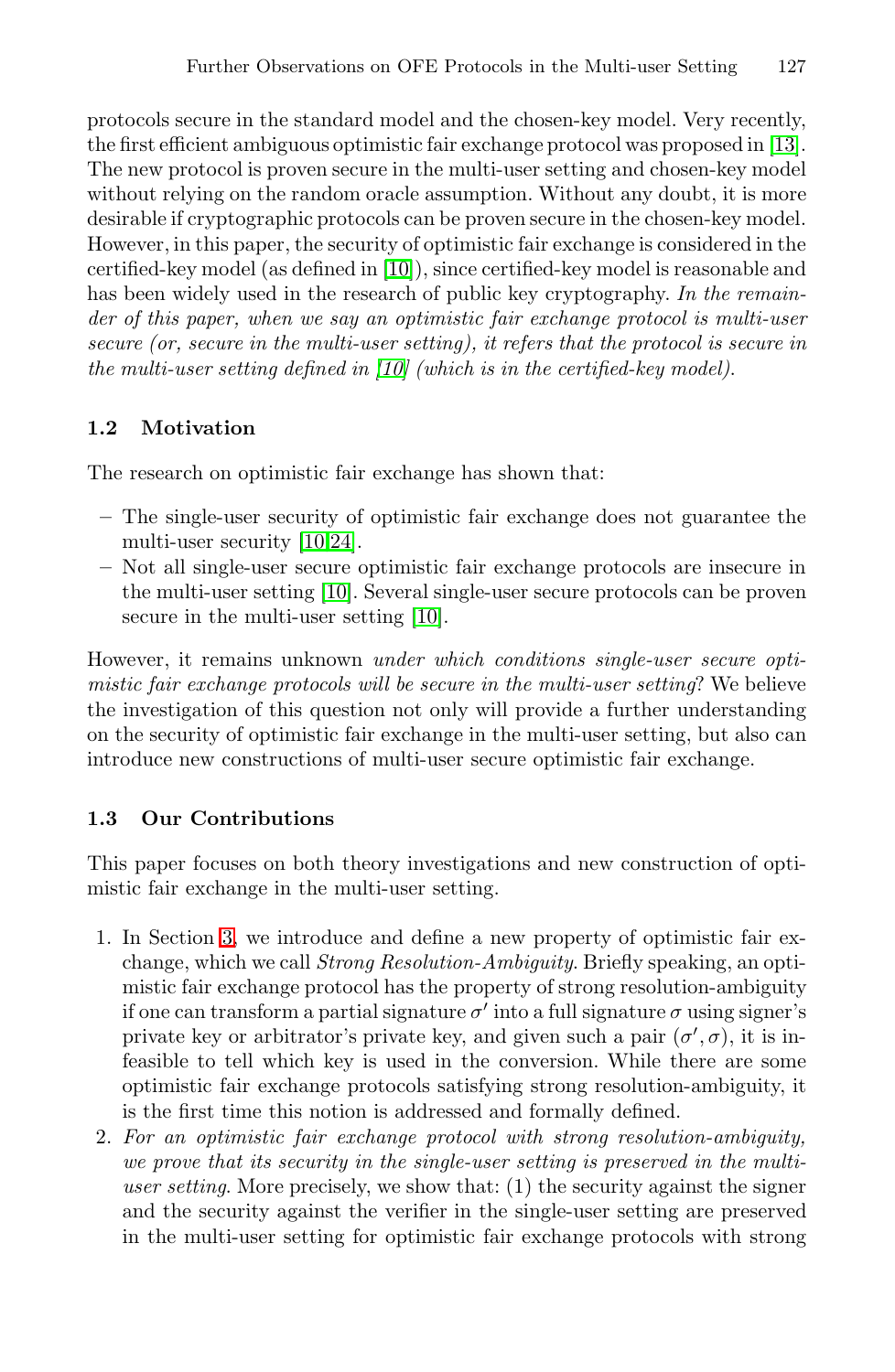resolution-ambiguity, and (2) the security against the arbitrator in the singleuser setting is preserved in the multi-user setting (for optimistic fair exchange protocols either with or without strong resolution-ambiguity).

While strong resolution-ambiguity is not a necessary property for (multiuser secure) [opti](#page-16-6)mistic fair exchange protocols, our result provides a new approach for the security analysis of optimistic fair exchange protocols in the multi-user setting: One only needs to analyze the security in the singleuser setting (rather than the more complex multi-user setting) for optimistic fair exchange protocols with strong resolution-ambiguity.

<span id="page-4-0"></span>3. *In Section 4, we provide a new construction of optimistic fair exchange with strong resolution-ambiguity.* Our construction is a variant of the optimistic fair exchange protocol from the verifiably encrypted signature scheme proposed in [15]. The protocol in [15] has several desirable properties, e.g., setup-free, stand-alone and multi-user secure without random oracles under computational Diffie-Hellman assumption. Our protocol retains all these properties [an](#page-16-1)d is more efficient in generating, transmitting and verifying partial signatures. This however is achieved at the cost of larger key size.

## **2 Definitions of Optimistic Fair Exchange in the Multi-user Setting**

This section reviews the syntax and security definitions of optimistic fair exchange in the multi-user setting [10].

### **2.1 Syntax of Optimistic Fair Exchange**

A setup-free non-interactive optimistic fair exchange protocol involves three parties: the signer, the verifier and the arbitrator. It is defined by the following efficient algorithms. An algorithm is called efficient if it is a probabilistic polynomial-time Turing machine.

- **–** SetupTTP. The arbitrator setup algorithm takes as input a parameter Param, and gives as output a secret arbitration key ASK and a public partial verification key APK.
- **–** SetupUser. The user setup algorithm takes as input Param and (optionally) APK, and gives as output a private signing key SK and a public verification key PK.
- **–** Sig and Ver. These are similar to signing and verification algorithms in an ordinary digital signature scheme.
	- The signing algorithm Sig, run by a signer  $U_i$ , takes as input  $(m, SK_{U_i})$ , APK) and gives as output a signature  $\sigma_{U_i}$  on the message m. In fair exchange protocols, signatures generated by Sig are called as *full signatures*.
	- The verification algorithm Ver, run by a verifier, takes as input  $(m, \sigma_{U_i})$ ,  $PK_{U_i}$ , APK) and returns valid or invalid. A signature  $\sigma_{U_i}$  is said to be a valid full signature of m under  $PK_{U_i}$  if  $Ver(m, \sigma_{U_i}, PK_{U_i}, APK) =$  valid.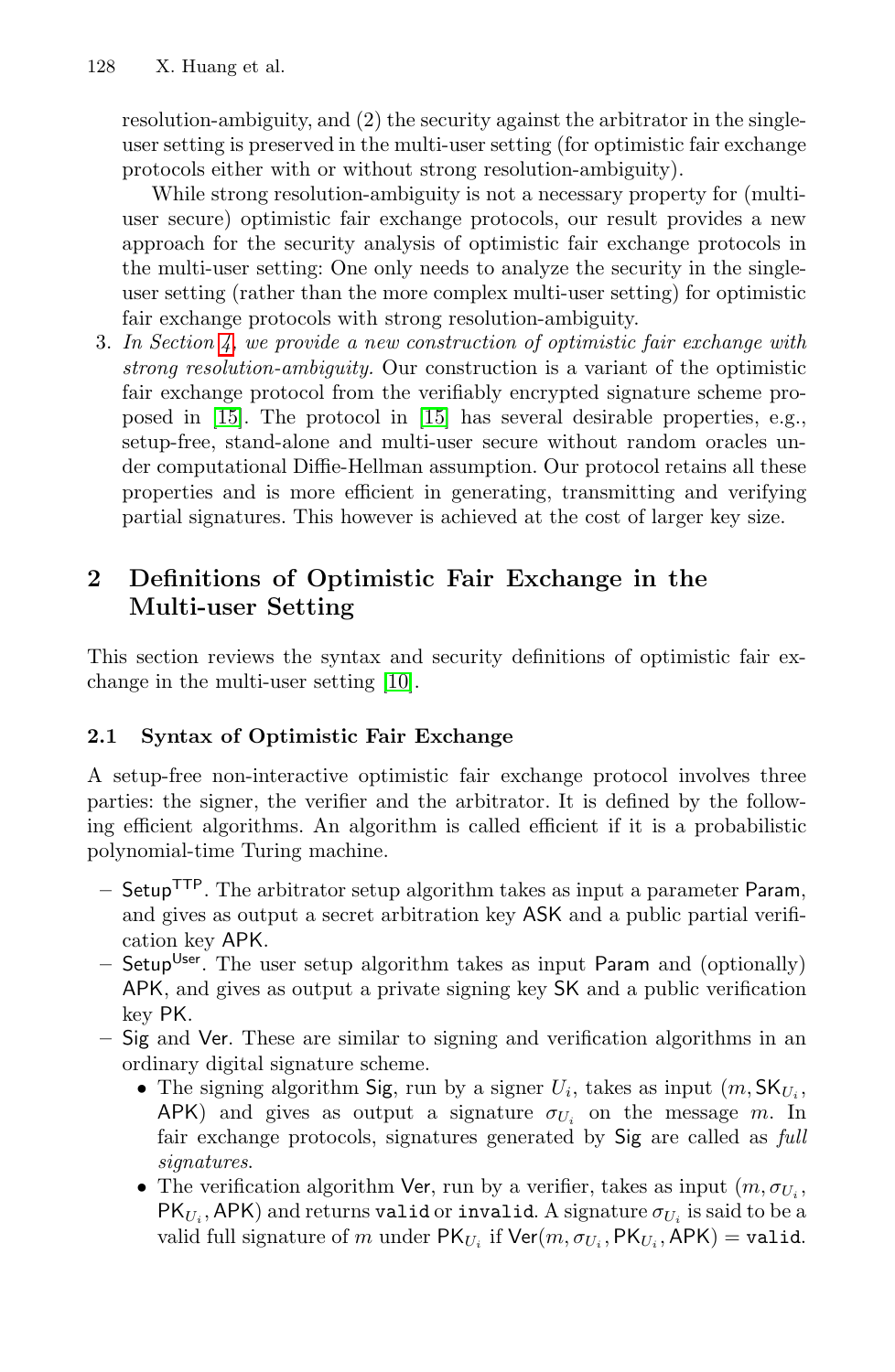- **–** PSig and PVer. These are partial signing and verification algorithms, where PSig together with Res (which will be defined soon) are functionally equivalent to Sig.
	- The partial signing algorithm  $PSig$ , run by a signer  $U_i$ , takes as input  $(m, \mathsf{SK}_{U_i}, \mathsf{APK})$  and gives as output a signature  $\sigma'_{U_i}$  on m. To distinguish<br>from those produced by Sig-signatures generated by PSig-are called as from those produced by Sig, signatures generated by PSig are called as *partial signatures*.
	- The partial verification algorithm PVer, run by a verifier, takes as input  $(m, \sigma'_{U_i}, \text{PK}_{U_i}, \text{APK})$  and returns valid or invalid. A signature  $\sigma'_{U_i}$  is<br>said to be a valid partial signature of m under  $\text{PK}_{U_i}$  if  $\text{PVer}(m, \sigma'_{U_i})$ said to be a valid partial signature of m under  $PK_{U_i}$  if  $PVer(m, \sigma'_{U_i}, PK_{U_i}, \text{PK})$  $APK$ ) = valid.
- **–** Res. The resolution algorithm Res takes as input a valid partial signature  $\sigma'_{U_i}$  of m under PK<sub>V</sub>, and the secret arbitration key ASK, and gives as output s of m under  $PK_{U_i}$  and the secret arbitration key ASK, and gives as output a signature  $\sigma_{U_i}$ . This algorithm is run by the arbitrator for a party  $U_j$ , who does not receive the full signature from  $U_i$ , but possesses a valid partial sig[nat](#page-16-1)[ure](#page-16-2) [of](#page-16-7)  $U_i$  $U_i$  [an](#page-17-4)d a proof that he/she has fulfilled the obligation to  $U_i$ .

**Correctness**. If each signature is generated according to the protocol specification, then it should pass the corresponding verification algorithms. Namely,

- 1. Ver $(m, \text{Sig}(m, \text{SK}_{U_i}, \text{APK}), \text{PK}_{U_i}, \text{APK}) = \text{valid.}$
- 2. PVer $(m, \text{PSig}(m, \text{SK}_{U_i}, \text{APK}), \text{PK}_{U_i}, \text{APK}) = \text{valid.}$
- 3. Ver $(m, \text{Res}(m, \text{PSig}(m, \text{SK}_U, \text{APK}), \text{ASK}, \text{PK}_U_i, \text{PR}_U, \text{APK}) = \text{valid.}$

**Resolution-Ambiguity** [10,11,14,16,24]. Any "resolved signature" Res(m, PSig  $(m, \text{SK}_{U_i}, \text{APK})$ , ASK,  $\text{PK}_{U_i}$ ) is (at least computationally) indistinguishable from the "actual signature"  $Sig(m, SK_{U_i}, APK)$ .

**Security of Optimistic Fair Exchange**. Intuitively, the fairness of an exchange requires that two parties exchange their ite[ms i](#page-16-1)n a fair way so that either each party obtains the other's item or neither party does. This requirement consists of the security against signer(s), the security against verifier(s) and the security against the arbitrator, which will be defined by the game between the adversary and the challenger. During the game, the challenger will maintain three initially empty lists: (1)  $PK-List$  contains the public keys of created users; (2)  $PartialSign-List$  contains the partial signing queries made by the adversary; and (3) Resolve-List contains the resolution queries made by the adversary.

The definitions in the following sections are inspired by those in [10], with modifications which we believe can demonstrate the difference between the single-user security and the multi-user security of optimistic fair exchange.

## **2.2 Security against Signer(s)**

In an optimistic fair exchange protocol, the signer should not be able to generate a valid partial signature which cannot be converted into a valid full signature by the arbitrator. This property is defined by the following game.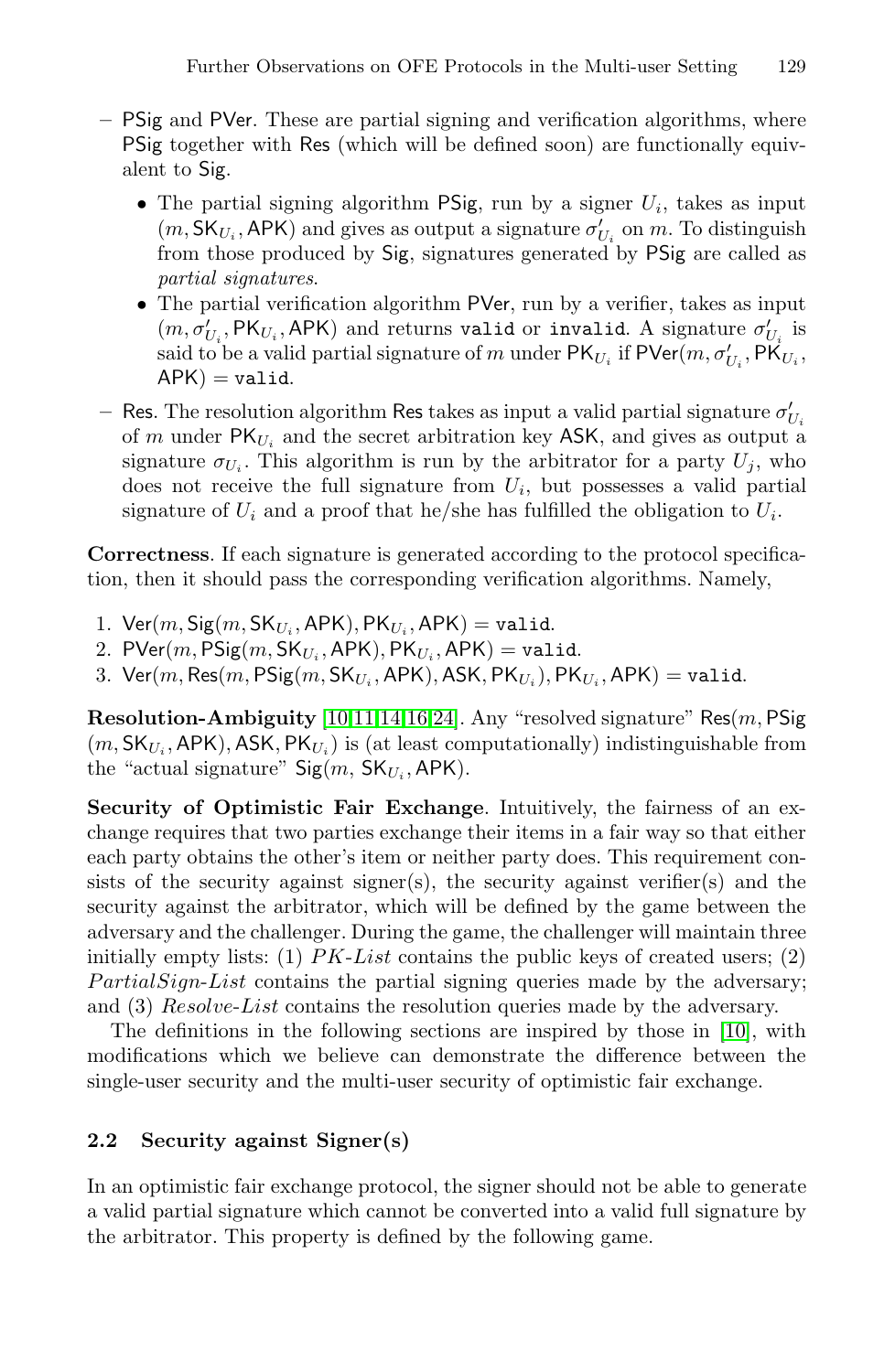- 130 X. Huang et al.
- **Setup**. The chal[len](#page-16-6)ger generates the parameter Param [a](#page-16-8)nd the arbitrator's key pair (APK, ASK) by running Setup<sup>TTP</sup>. The adversary  $A$  is given Param and APK.
- **Queries**. Proceeding adaptively, A can make following queries.
- *Creating-User-Queries*. A can create a user  $U_i$  by making a creating-user query  $(U_i, \mathsf{PK}_{U_i})$ . In order to convince the challenger to accept  $\mathsf{PK}_{U_i}$  (i.e., add  $PK_{U_i}$  to the  $PK-List$ , A must prove its knowledge of the legitimate private key  $\mathsf{SK}_{U_i}$ . This can be realized by requiring the adversary to hand over the private key as suggested in [15], or generate a proof of knowledge [4] of the private key<sup>1</sup>.

*Resolution-Queries.* For a resolution-query  $(m, \sigma', PK)$  satisfying PVer $(m, \sigma')$ <br>**PK APK**) – ralid, the challenger first browses *PK-List* If PK  $\notin PK$ PK, APK) = valid, the challenger first browses  $PK-List$ . If PK  $\notin PK$ List, an error symbol " $\top$ " will be returned to the adversary. Otherwise, the challenger adds  $(m, PK)$  to the *Resolve-List* (if the pair  $(m, PK)$ ) is not there) and responds with an output of Res( $m, \sigma'$ , ASK, PK).<br>Output, Eventually, 4 outputs a triple ( $m, \sigma'$ , PK<sup>\*</sup>

**– Output**. Eventually, A outputs a triple  $(m_f, \sigma'_f, PK^*)$  and wins the game if  $PK^* \subset PK$ -List  $P\vee \text{er}(m_f, \sigma'_f, PK^*)$  and  $\vee \text{er}(m_f, RF^*)$  $PK^* \in PK\text{-}List$ ,  $PVer(m_f, \sigma'_f, PK^*, ARK) = \text{valid}$ , and  $Ver(m_f, Res(m_f, \sigma'_f, AK^* \land PK) - \text{initial}$  $ASK, PK^*), PK^*, APK) = invalid.$ 

Let Adv OFE<sub>A</sub> be the probability that A wins in the above game, taken over the coin tosses made by  $A$  and the challenger. An adversary  $A$  is said to  $(t, q_{CU}, q_R, \epsilon)$ -break the security against signer(s) if in time t, A makes at most  $q_{CU}$  *Creating-User-Queries*,  $q_R$  *Resolution-Queries* and Adv OFE<sub>A</sub> is at least  $\epsilon$ .

<span id="page-6-0"></span>**Definition 1 (Security against Signer(s)).** *An optimistic fair exchange protocol is*  $(t, q_{CU}, q_R, \epsilon)$ *-secure against signer(s) if no adversary*  $(t, q_{CU}, q_R, \epsilon)$ *breaks it.*

By setting  $q_{CU} = 1$ , we can define the security against the signer in the single-user setting, namely an optimistic fair exchange protocol is  $(t, q<sub>R</sub>, \epsilon)$ -secure against the signer in the single-user setting if no adversary  $(t, 1, q_R, \epsilon)$ -breaks it.

#### **2.3 Security against Verifier(s)**

Briefly speaking, the security against verifier(s) requires that the verifier should not be able to generate a valid partial signature of a new message or generate a valid full signature without the assistance from the signer or the arbitrator.

The first requirement is ensured by the security against the arbitrator, namely even the arbitrator (knowing more than the verifier) cannot succeed in that attack. This will be defined shortly in Section 2.4. The second requirement is defined as below.

**– Setup**. The challenger generates the parameter Param and the arbitrator's key pair (APK, ASK) by running Setup<sup>TTP</sup>. The challenger also generates a<br>key pair (PK<sup>\*</sup> SK<sup>\*</sup>) by running Setup<sup>User</sup>, and adds PK<sup>\*</sup> to *PK-List*. The key pair (PK<sup>\*</sup>, SK<sup>\*</sup>) by running Setup<sup>User</sup>, and adds PK<sup>\*</sup> to *PK-List*. The adversary  $\beta$  is given Param APK and PK<sup>\*</sup> adversary  $\beta$  is given Param, APK and PK<sup>\*</sup>.

<sup>&</sup>lt;sup>1</sup> We will use the latter approach in the proof.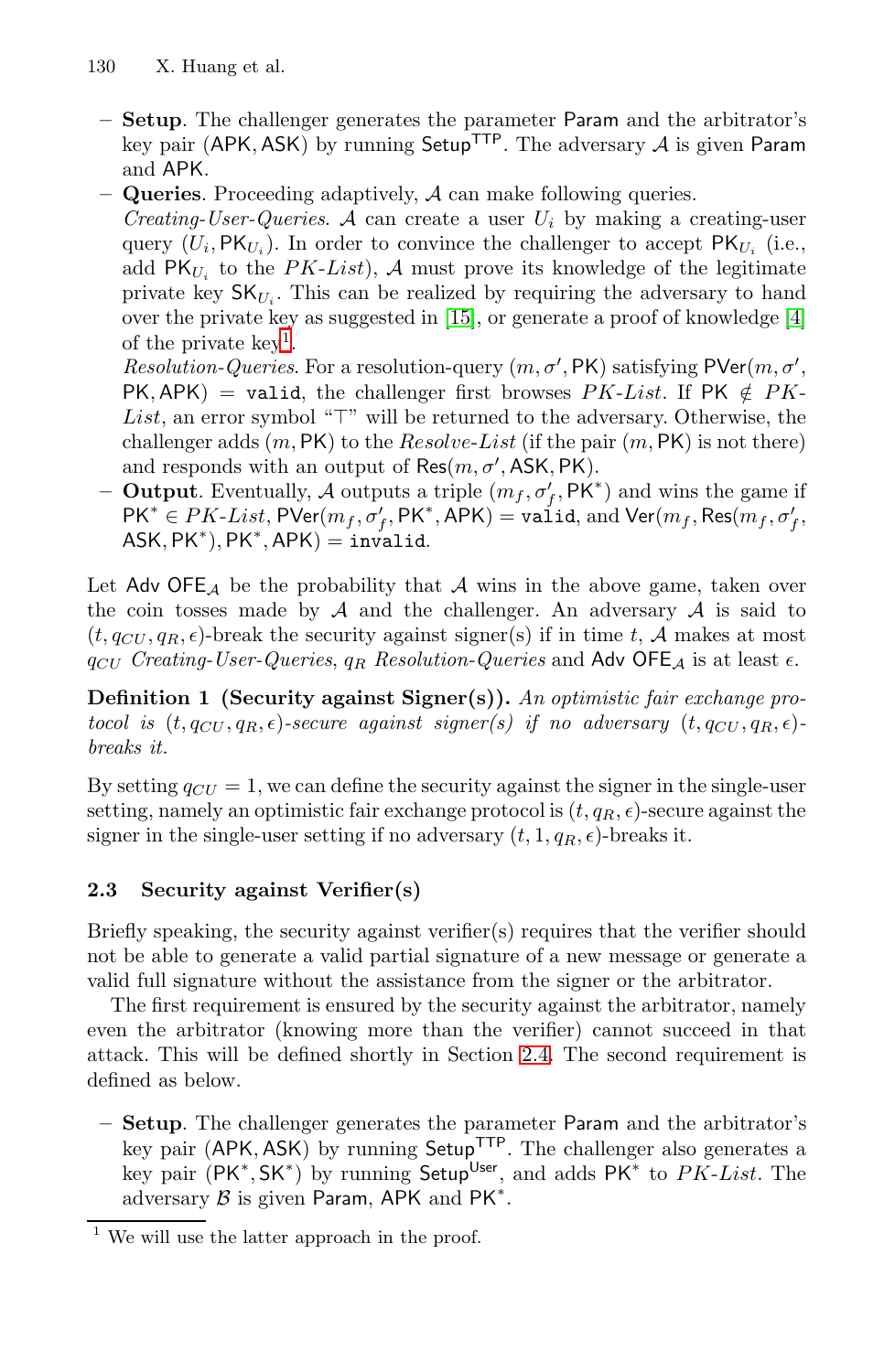- **Queries**. Proceeding adaptively, B can make all queries defined in Section 2.2 and Partial-Signing-Queries defined as follows. *Partial-Signing-Queries*. For a partial-signing query (*m*, **PK**<sup>\*</sup>), the challenger responds with an output of  $\mathsf{PSig}(m, \mathsf{SK}^*, \mathsf{APK})$ . After that,  $(m, \mathsf{PK}^*)$  is added<br>to the *Partial Sign-List* (*R* is allowed to make Partial-Signing-Queries only to the *PartialSign-List.* ( $\beta$  is allowed to make Partial-Signing-Queries only about  $PK^*$  as other public keys are created by  $\mathcal{B}$ .)
- **Output**. Eventually, B outputs a pair  $(m_f, \sigma_f)$  and wins the game if  $(m_f, \sigma_f)$  $PK^*) \notin Resolve-List$  and  $Ver(m_f, \sigma_f, PK^*, APK) = valid.$

Let Adv OFE<sub>B</sub> be the probability that  $\beta$  wins in the above game, taken over the coin tosses made by  $\beta$  and the challenger. An adversary  $\beta$  is said to  $(t, q_{CU}, q_{PS},$  $q_B, \epsilon$ )-break the security against verifier(s) if in time t, B makes at most  $q_{CU}$ *Creating-User-Queries*,  $q_{PS}$  *Partial-Signing-Queries*,  $q_B$  *Resolution-Queries* and Adv OFE<sub> $\kappa$ </sub> is at least  $\epsilon$ .

**Definition 2 (Security against Verifier(s)).** *An optimistic fair exchange protocol is*  $(t, q_{CU}, q_{PS}, q_R, \epsilon)$ -secure against verifier(s) if no adversary  $(t, q_{CU},$  $q_{PS}, q_R, \epsilon$ *)*-breaks it.

Similarly, we can obtain the definition of the security against the verifier in the single-user setting, namely an optimistic fair exchange protocol is  $(t, q_{PS}, q_R, \epsilon)$ -secure against the verifier in the single-user setting if no adversary  $(t, 0, q_{PS}, q_R, \epsilon)$ -breaks it.

#### **2.4 Security against the Arbitrator**

In this section, we will define the security against the arbitrator and prove that the security against the arbitrator in the single-user setting is preserved in the multi-user setting.

The security against the arbitrator requires that the arbitrator, without the partial signature on a message  $m$ , should not be able to produce a valid full signature on  $m^2$ . This notion is defined as follows.

- **Setup**. The challenger generates the param[eter](#page-6-0) Param, which is given to the adversary C.
- **Output-I**. C generates the arbitrator's public key APK and sends it to the challenger.  $(C$  is required to prove the knowledge of the legitimate private key ASK.) In response, the challenger generates a [k](#page-16-9)[ey](#page-16-2) pair (PK<sup>∗</sup>, SK∗) by running Setup<sup>User</sup> and adds PK<sup>\*</sup> to *PK-List*. The adversary  $\mathcal C$  is given PK<sup>\*</sup>.<br>Queries Proceeding adaptively  $\mathcal C$  can make Creating-Heer-Queries (defined
- **Queries**. Proceeding adaptively, C can make *Creating-User-Queries* (defined in Section 2.2) and *Partial-Signing-Queries* (defined in Section 2.3).
- **Output-II**. Eventually, C outputs a pair  $(m_f, \sigma_f)$  and wins the game if  $(m_f, \mathsf{PK}^*) \notin PartialSign-List$  and  $\mathsf{Ver}(m_f, \sigma_f, \mathsf{PK}^*, \mathsf{APK}) = \mathtt{valid}.$

<sup>&</sup>lt;sup>2</sup> As almost all previous work about optimistic fair exchange, we assume that signerarbitrator collusion or verifier-arbitrator collusion will not occur. Please refer to [3,11] for discussions of those attacks.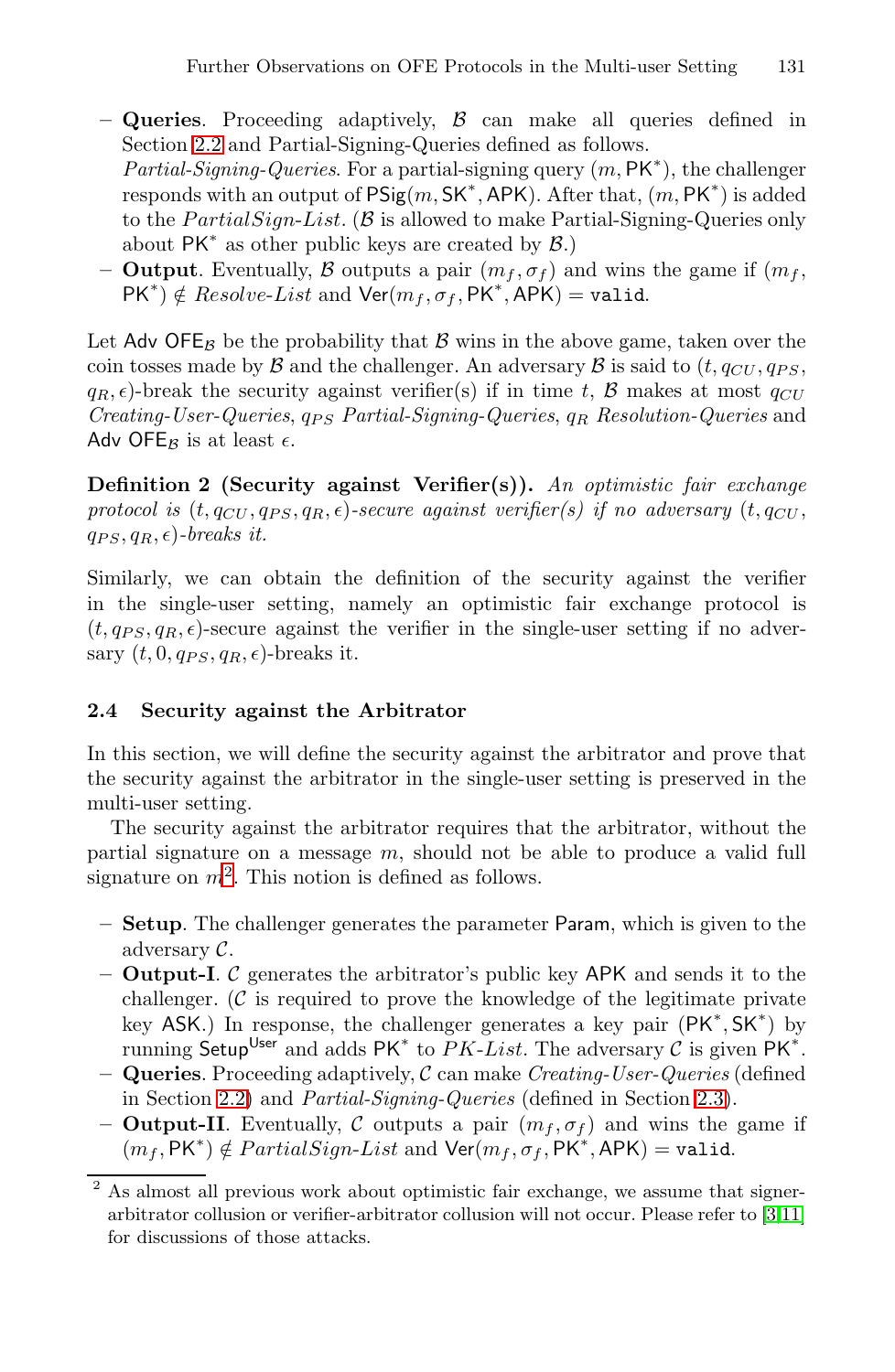Let Adv OFE<sub>C</sub> be the probability that C wins in the above game, taken over the coin tosses made by  $\mathcal C$  and the challenger. An adversary  $\mathcal C$  is said to  $(t, q_{CU}, q_{PS}, \epsilon)$ -break the security against the arbitrator if in time t, C makes at most  $q_{CU}$  *Creating-User-Queries*,  $q_{PS}$  *Partial-Signing-Queries* and Adv OFE<sub>C</sub> is at least  $\epsilon$ .

*Remark 1.* In the game, the adversary must first generate the arbitrator's public key APK before obtaining PK<sup>∗</sup> or making other queries. This reflects the definition of optimistic fair exchange as APK could be an input of algorithms Setup<sup>User</sup> and PSig. For concrete protocols where these algorithms do not require APK as the input, the adversary can obtain PK<sup>∗</sup> and/or make partial-signing-queries of PK<sup>∗</sup> before generating APK.

**Definition 3 (Security against the Arbitrator).** *An optimistic fair exchange protocol is*  $(t, q_{CU}, q_{PS}, \epsilon)$ -secure against the arbitrator in the multi-user *setting if no adversary*  $(t, q_{CU}, q_{PS}, \epsilon)$ *-breaks it.* 

We can obtain the definition of the security against the arbitrator in the singleuser setting, namely an optimistic fair exchange protocol is  $(t, q_{PS}, \epsilon)$ -secure against the arbitrator in the single-user setting if no adversary  $(t, 0, q_{PS}, \epsilon)$ breaks it. The following theorem shows that *the security against the arbitrator in the single-user setting is preserved in the multi-user setting*.

**Theorem 1.** An optimistic fair exchange protocol is  $(t, q_{CU}, q_{PS}, \epsilon)$ -secure *against the arbitrator in the multi-user setting if it is*  $(t + t_1 q_{CU}, q_{PS}, \epsilon)$ -secure *against the arbitrator in the single-user setting. Here,*  $t_1$  *denotes the time unit to respond to one creating-user query.*

*Proof.* We denote by  $\mathcal{C}_S$  the adversary in the single-user setting and  $\mathcal{C}_M$  in the multi-user setting. We will show how to convert a successful  $\mathcal{C}_M$  to a successful  $\mathcal{C}_S$ . At the beginning,  $\mathcal{C}_S$  obtains Param from its challenger in the single-user setting.

- $-$  **Setup**. Param is given to  $\mathcal{C}_M$ .
- **Output-I**. Let APK be the arbitrator's public key created by  $\mathcal{C}_M$  in the multi-user setting. APK will be sent to  $\mathcal{C}_S$ 's challenger in the single-user setting.  $\mathcal{C}_S$  will make use of  $\mathcal{C}_M$  to generate a proof of knowledge, namely  $\mathcal{C}_S$ will act as a relay in the proof by forwarding all messages from its challenger to  $\mathcal{C}_M$  (or, from  $\mathcal{C}_M$  to its challenger). At the end of this phase,  $\mathcal{C}_S$  will be given a public key  $\mathsf{PK}^*$ , which will be forwarded to  $\mathcal{C}_M$  as its challenging public key in the multi-user setting.
- **Queries**. We show how  $\mathcal{C}_S$  can correctly answer  $\mathcal{C}_M$ 's queries. *Creating-User-Queries*. For a creating-user query  $(U_i, \mathsf{PK}_{U_i})$ ,  $\mathcal{C}_S$  will add  $PK_{U_i}$  to PK-List if  $C_M$  can generate a proof of knowledge of the legitimate private key.

*Partial-Signing-Queries*. For a partial-signing query  $(m, PK^*)$ ,  $C_S$  forwards it to its own challenger and sends the response to  $\mathcal{C}_M$ .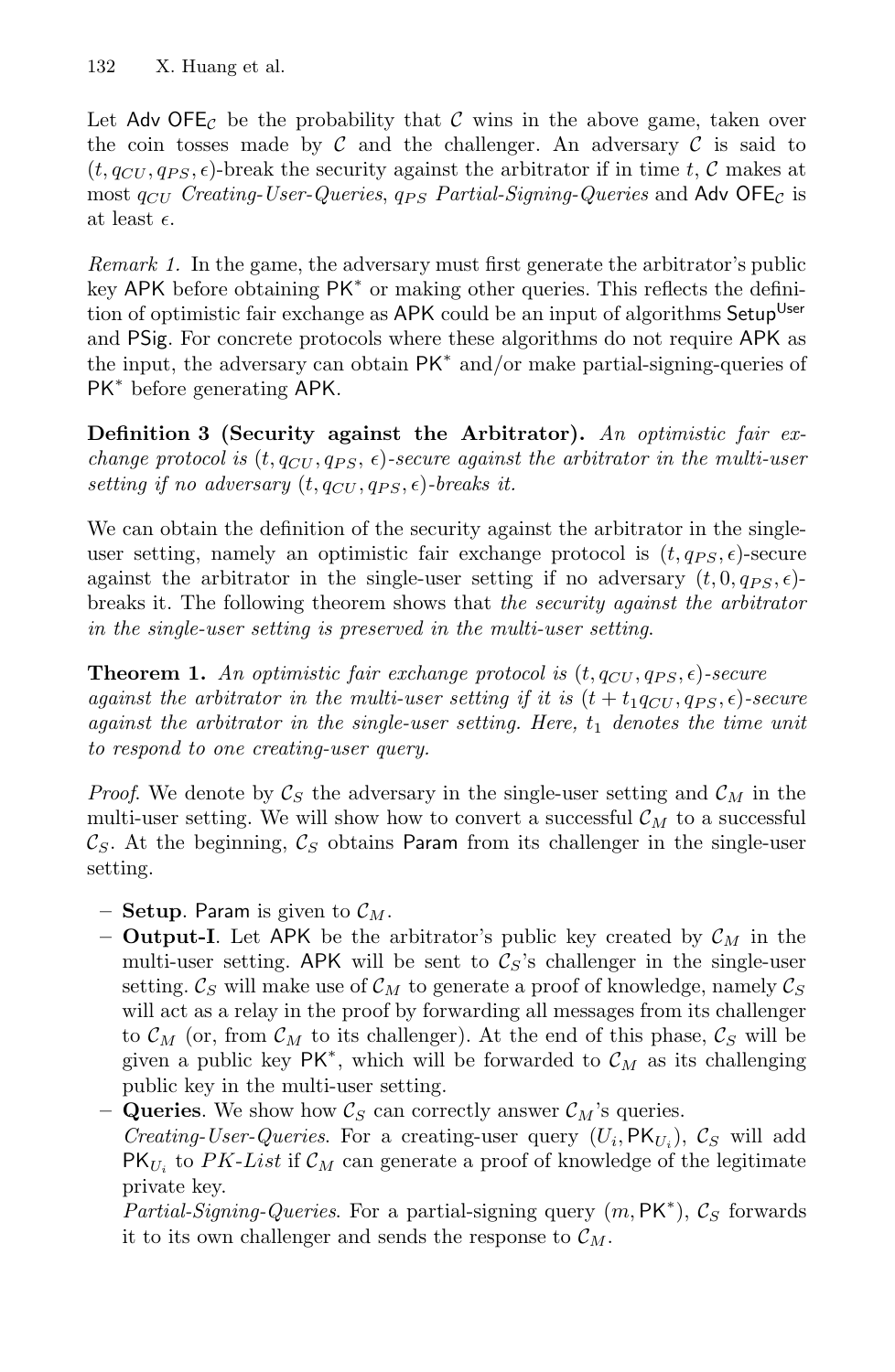**– Output-II**. Eventually,  $\mathcal{C}_M$  will output a pair  $(m_f, \sigma_f)$ .  $\mathcal{C}_S$  will set  $(m_f, \sigma_f)$ as its own output in the single-user setting.

 $\mathcal{C}_S$  will win the game in the single-user setting if  $\mathcal{C}_M$  wins the game in the multi-user setting. It follows that the success probability of  $\mathcal{C}_S$  will be  $\epsilon$  if  $\mathcal{C}_M$ can  $(t, q_{CH}, q_{PS}, \epsilon)$ -break the security against the arbitrator in the multi-user setting.

It remains to show the time consumption in the proof.  $\mathcal{C}_S$ 's running time is the same as  $\mathcal{C}_M$ 's running time plus the time it takes to answer creating-userqueries, which we assume each query takes time at most  $t_1$ . Therefore, the total time consumption is  $t + t_1 q_{CU}$ .

We have shown that for an optimistic fair exchange protocol, if there is an adversary  $(t, q_{CU}, q_{PS}, \epsilon)$ -breaks the security against the arbitrator in the multiuser setting, then there is an adversary  $(t + t_1 q_{CU}, q_{PS}, \epsilon)$ -breaks the security against the arbitrator in the single-user setting. This completes the proof of Theorem 1.  $\Box$ 

Section 3 will investigate the conditions under which the security against the signer and the security against the verifier in the single-user setting will remain in the multi-user setting.

## **3 Strong Resolution-Ambiguity**

This section investigates a new property of optimistic fair exchange, which we call "Strong Resolution-Ambiguity". We will give the definition of strong resolution-ambiguity and prove that for optimistic fair exchange protocols with that property, the security against the signer and the security against the verifier in the single-user setting are preserved in the multi-user setting. Before giving the formal definition, we first review a generic construction of optimistic fair exchange [11].

**Optimistic Fair Exchange from Sequential Two-Party Multisignature** A multisignature scheme allows any subgroup of users to jointly sign a document such that a verifier is convinced that each user of the subgroup participated in the signing. To construct an optimistic fair exchange protocol, one can use a simple type of multisignature, which is called sequential two-party multisignature. In this construction, the signer first generates two key pairs  $(pk, sk)$  and  $(APK, ASK)$ , where  $(pk, APK, ASK)$  are sent to the arbitrator through a secured channel. The signer's private key  $SK$  is the pair  $(sk, ASK)$  and the arbitrator's private key is ASK. The partial signature  $\sigma'$  of a message m is an ordinary signature generated using sk, and the full signature  $\sigma$  is the multisignature generated using  $\sigma'$  and ASK. Given a valid partial signature, both the arbitrator and the signer can convert it to a full signature using ASK. (Recall that ASK is the arbitrator's private key and part of the signer's private key.) It is thus virtually infeasible to tell who (the signer or the arbitrator) converted the partial signature to the full signature. This is the essential requirement of optimistic fair exchange with strong resolution-ambiguity, which is formally defined as follows.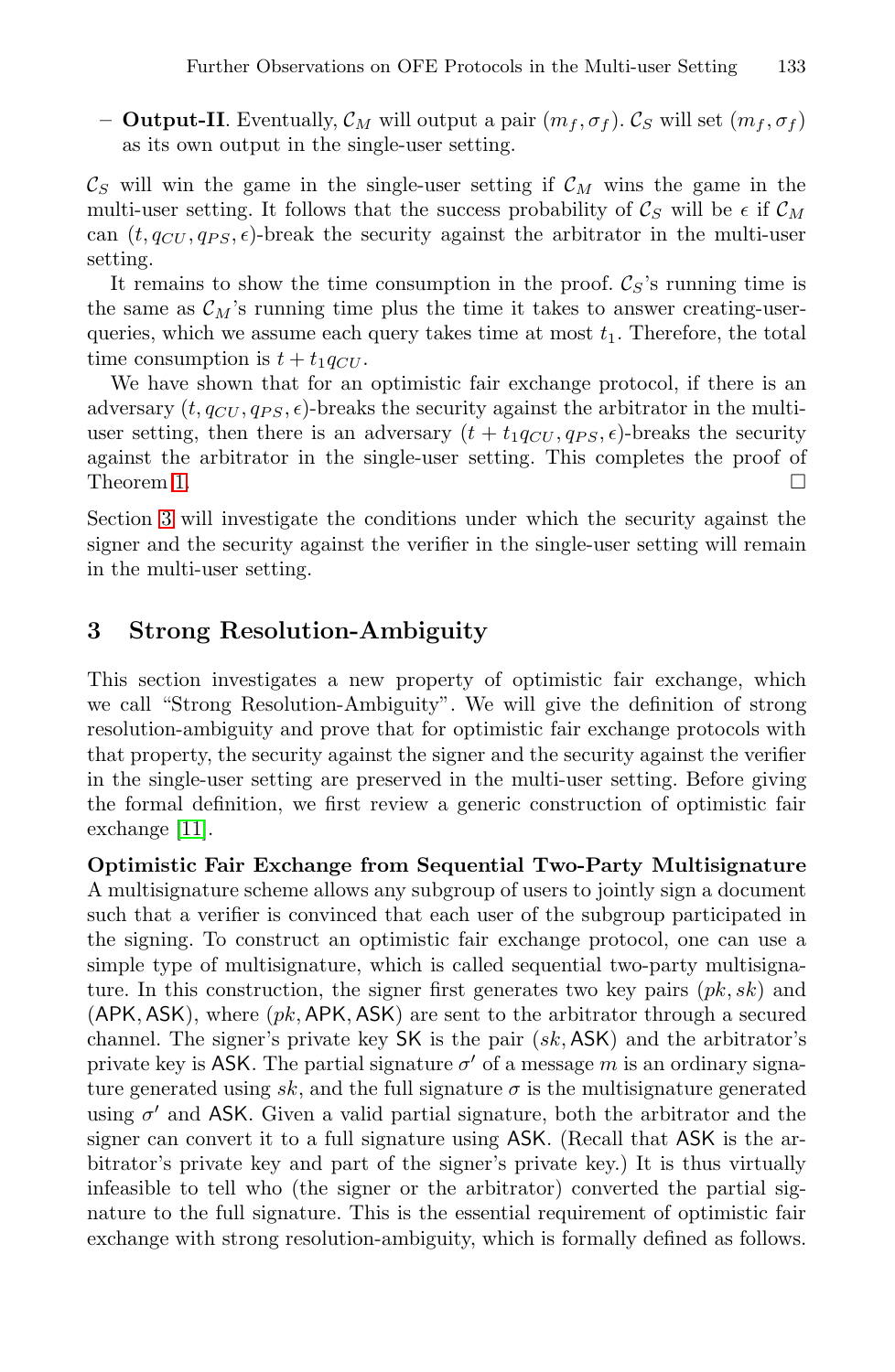#### **3.1 Definition of Strong Resolution-Ambiguity**

We first introduce a probabilistic polynomial-time algorithm Convert which allows the signer to convert a partial signature to a full one. The definition of Convert is given as below.

 $-$  Convert. This algorithm takes as input the signer's private key  $SK_{U_i}$ , (optionally) arbitrator's public key  $APK$ , a message m and its valid partial signature  $\sigma'$ . The output is the signer's full signature  $\sigma$  on m.

In a trivial case, each optimistic fair exchange protocol has an algorithm Convert  $=$  Sig. (In this case the full signature generated by Convert could be totally independent of the partial signature.) Our interest here is to investigate non-trivial Convert and compare it with the resolution algorithm Res. Recall that, with the knowledge of ASK, one can also convert a partial signature to a full one using Res. This makes the following question interesting: *Given a valid partial signature* σ', what are the differenc[es](#page-4-0) between full signatures produced by<br>Convert and those produced by Bes? The answer to this question inspires the Convert *and those produced by* Res? The answer to this question inspires the definition of strong resolution-ambiguity.

To formally define the strong resolution-ambiguity, we assume the arbitrator's key pair satisfies an NP-relation  $R_{\text{TTP}}$ , and users' key pairs satisfy another NPrelation R<sub>U</sub>. An NP-relation R is a subset of  $\{0,1\}^* \times \{0,1\}^*$  for which there exists a polynomial f such that  $|y| \le f(|x|)$  for all  $(x, y) \in R$ , and there exists a polynomial-time algorithm for deciding membership in R.

<span id="page-10-0"></span>In an optimistic fair exchange protocol defined in Section 2, let (APK, ASK) be any pair in  $R_{\text{TTP}}$ , and let  $(\mathsf{PK}_{U_i}, \mathsf{SK}_{U_i})$  be any pair in  $R_{\text{U}}$ . For any pair  $(m, \sigma')$ <br>satisfying  $\mathsf{PVar}(m, \sigma')$   $\mathsf{PK}_{U_i}$   $\mathsf{APK}$ ) – valid, we define satisfying  $PVer(m, \sigma', PK_{U_i}, APK) = \text{valid},$  we define

 $\mathbb{D}^{(m,\sigma')}_{\text{Convert}}$ : probability distribution of full signatures produced by Convert $(m, \sigma', \mathbf{S}_{\mathbf{K},\mathbf{r}})$  $SK_{U_i}$ , APK).

 $\mathbb{D}^{(m,\sigma')}_{\mathsf{Res}}$ : probability distribution of full signatures produced by  $\mathsf{Res}(m,\sigma',\mathsf{PK}_{U_i},\mathsf{SK})$ ASK).

**Definition 4 (Strong Resolution-Ambiguity).** *An optimistic fair exchange protocol is said to satisfy strong resolution-ambiguity if there exists an algorithm* Convert *as defined above such that*  $\mathbb{D}_{\text{Convert}}^{(m,\sigma')}$  *is identical to*  $\mathbb{D}_{\text{Res}}^{(m,\sigma')}$ .

## **Strong Resolution-Ambiguity and Resolution-Ambiguity: A Brief Comparison**

An optimistic fair exchange protocol with strong resolution-ambiguity will satisfy resolution-ambiguity if  $Sig$  is defined as  $(PSig + Convert)$ , namely the signer first generates a partial signature and then converts it to a full one using Convert. In this case, actual signatures (generated by Sig) are indistinguishable from resolved signatures (generated by Res). However, resolution-ambiguity cannot ensure strong resolution-ambiguity which requires that one can use the signer's private key to convert a partial signature to a full one and the conversion is indistinguishable from that using the arbitrator's private key.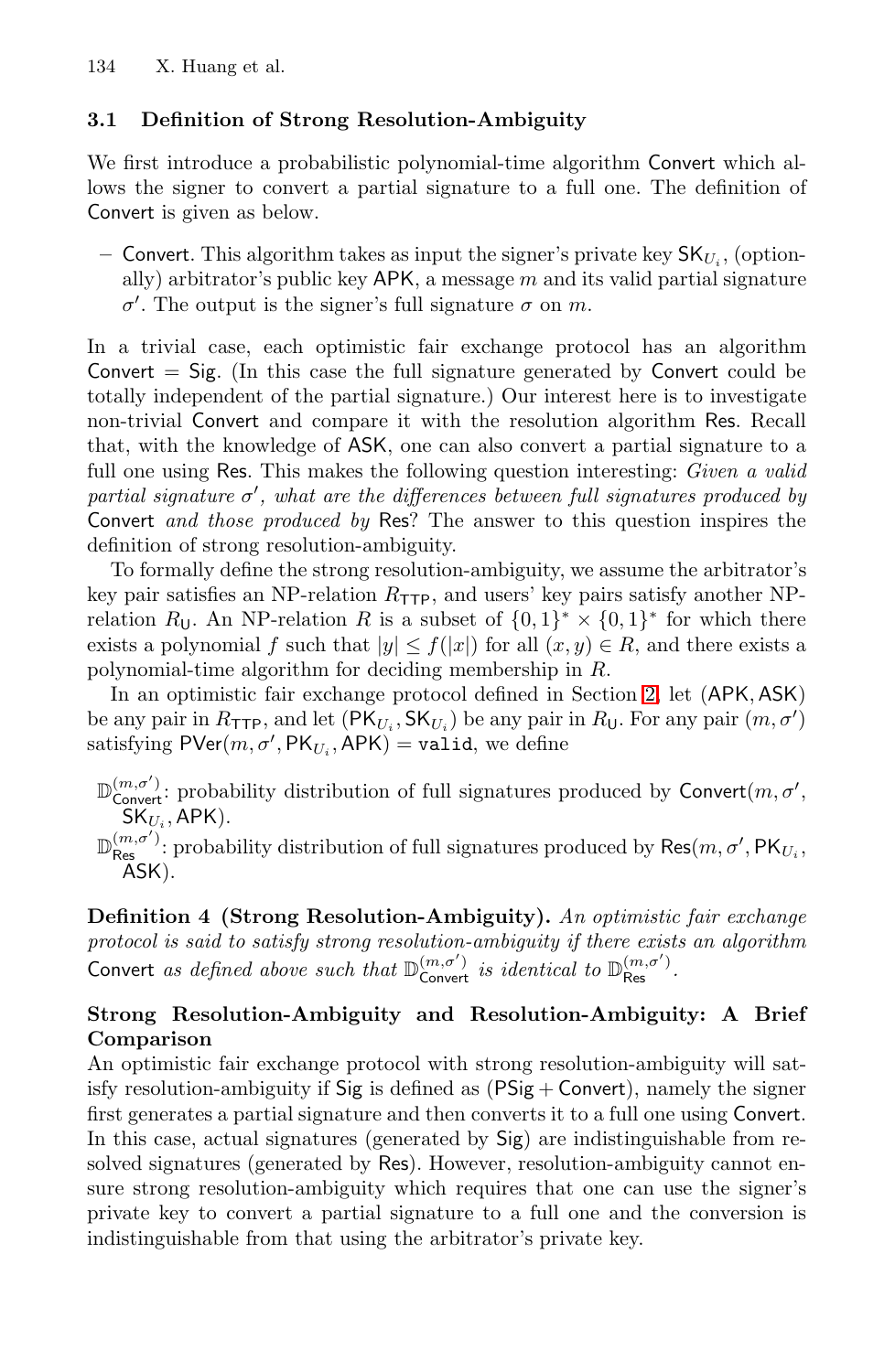### **3.2 Optimistic Fair Exchange Protocols with/without Strong Resolution-Ambiguity**

It is evident that the generic construction of optimistic fair exchange from sequential tw[o-p](#page-16-10)arty multisignature [11] (reviewed at the beginning of Section 3) has the strong resolution-ambiguity property by defining  $Convert = Res. Be$ low are some other concrete examples of optimistic fair exchange with/without strong resolution-ambiguity.

#### *Optimistic Fair Exchange from Verifiably Encrypted Signatures*

Let OFE-VES be optimistic fair exchange protocols constructed from verifiably e[ncry](#page-16-6)pted signatures. If the algorithm Sig is deterministic (e.g., the verifiably encrypted signature scheme in [8]), then OFE-VES will have the strong resolutionambiguity property. For any valid partial signature of m, there is only one out-<br>put of the algorithm Res. namely the unique full signature of m. By defining put of the algorithm Res, namely the unique full signature of m. By defining<br>Convert = Sig,  $\mathbb{D}_{\text{Convert}}^{(m,\sigma')}$  and  $\mathbb{D}_{\text{Res}}^{(m,\sigma')}$  will be identical and the protocols satisfy<br>strong resolution-ambiguity. OFE-VES with also have the strong resolution-ambiguity property. One example is the optimistic fair exchange protocol fro[m t](#page-16-7)he verifiably encrypted signature scheme proposed in [15]. In [15], the Sig algo[rith](#page-16-7)m is the signing algorithm in Waters signature [19], and the partial signature  $\sigma'$  is the encryption of the full signature  $\sigma$  using APK. After extracting  $\sigma$  from  $\sigma'$ , the arbitrator will randomize  $\sigma$ <br>such that the output of Res is a full signature uniformly distributed in the full such that the output of Res is a full signature uniformly distributed in the full signature space. This makes the distribution of full signatures produced by Res the same as that of full signatures generated by  $Convert = Sig$ .

### *A Concrete Instance of the Generic Construction in [14]*

The generic construction of optimistic fair exchange in [14] is based on a conventi[ona](#page-16-11)l signature scheme and a ring signature scheme, both of which can be constructed efficiently without random oracles. In the protocol, the signer and the arbitrator first generate their own key pairs. The full signature of a message m is a pair  $(s_1, s_2)$ , where  $s_1$  is the signer's conventional signature on the message m, and  $s_2$  is a ring-signature on m and  $s_1$ . Either the signer or the arbitrator is able to gene[rate](#page-16-1)  $s_2$ . This construction will satisfy strong resolution-ambiguity if the distribution of ring signatures generated by the signer is the same as that of ring signatures generated by the arbitrator (e.g., 2-User ring signature scheme without random oracles [5]).

## *A Concrete Protocol without Strong Resolution-Ambiguity*

One example of optimistic fair exchange protocols *without* strong resolutionambiguity is the single-user secure but multi-user *insecure* optimistic fair exchange protocol proposed in [10]. In this protocol, the full signature of a message m is  $\sigma = (r, \delta)$ , where  $\delta$  is the signer's conventional signature on "m||y",  $y = f(r)$ , and f is a trapdoor one-way permutation. The partial signature is defined as  $\sigma' = (y, \delta)$ . To convert  $(y, \delta)$  to a full signature, the arbitrator uses his/her private key  $f^{-1}$  to compute  $r = f^{-1}(y)$  and obtain the full signature  $(r, \delta)$ . Given a message m and its full signature  $(r, \delta)$ , it is hard to tell if  $(r, \delta)$ is produced by Sig directly, or first generated by PSig and then by Res. Thus,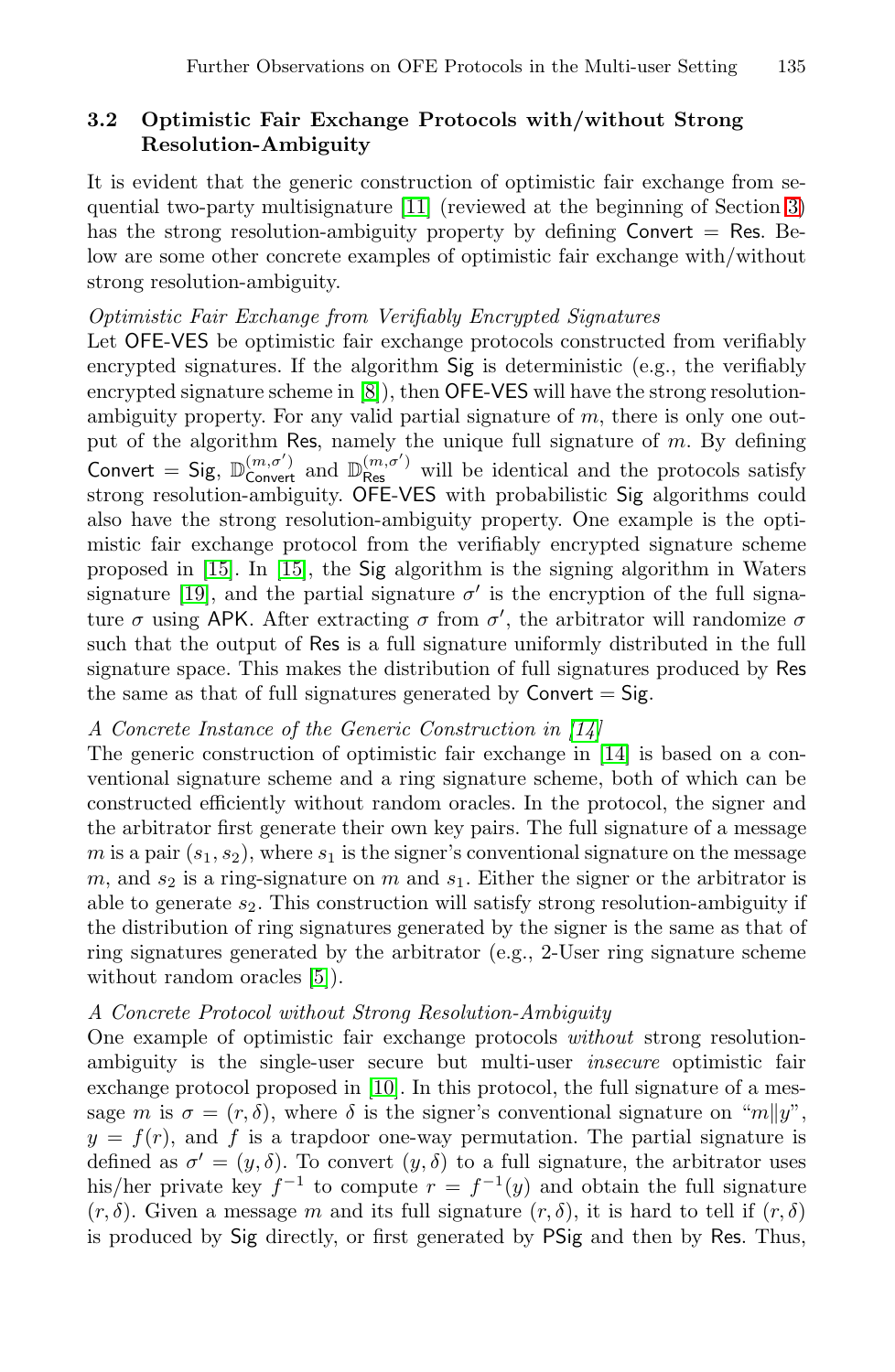as shown in [10], the property "resolution-ambiguity" is satisfied. On the other hand, this protocol does not have strong resolution-ambiguity as  $f$  is a trapdoor one-way permutation. Suppose, otherwise, there is an algorithm Convert such that for a partial signature  $\sigma'$ , the outputs of Convert $(m, \sigma', SK_{U_i}, f)$  have<br>the same probability distribution as those of Res( $m, \sigma'$ , PK<sub>L</sub>,  $f^{-1}$ ). Note that the same probability distribution as those of  $\text{Res}(m, \sigma', \text{PK}_{U_i}, f^{-1})$ . Note that<br>for  $\sigma' = (u, \delta)$ . Bes will output a pair  $(x, \delta)$  such that  $u = f(x)$ . It follows that for  $\sigma' = (y, \delta)$ , Res will output a pair  $(r, \delta)$  such that  $y = f(r)$ . It follows that Convert $(m, \sigma', \mathsf{SK}_{U_i}, f)$  must also output  $(r, \delta)$  satisfying  $y = f(r)$  if the protocol<br>has strong resolution-ambiguity. This breaks the one-wayness of f, namely given has strong resolution-ambiguity. This breaks the one-wayness of  $f$ , namely given y, there is an efficient algorithm Convert which can find r such that  $f(r) = y$ without the trapdoor  $f^{-1}$ .

Notice that given a partial signature  $\sigma'$ , the signer can generate a full signature<br>such that  $\sigma$  is indistinguishable from the one converted by the arbitrator. To do  $\sigma$  such that  $\sigma$  is indistinguishable from the one converted by the arbitrator. To do that, the signer needs to maintain a list  $\{(r, y) : y = f(r)\}\$  when he/she produces the partial signature  $\sigma' = (y, \delta)$ . Later on, for a partial signature  $(y, \delta)$ , the signer can search the list and find the matching pair  $(r, y)$ . In this case, the signer can generate a full signature  $(r, \delta)$  which is indistinguishable from the one converted by the resolution algorithm Res. However, this approach does not satisfy the definition of Convert since it requires an additional input r. (Recall that the inputs of Convert are only  $\mathsf{SK}_{U_i}, (m, \sigma')$  and APK.)

### **3.[3](#page-12-0) Security of Optimistic Fair Exchange Protocols with Strong Resolution-Ambiguity**

<span id="page-12-0"></span>Theorem 1 has shown that the security against the arbitrator in the single-user setting [is](#page-13-0) preserved in the multi-user setting. This section considers the other two security notions, and we will prove that:

- 1. For optimistic fair exchange protocols with strong resolution-ambiguity, the security against the signer in the single-user setting remains in the multi-user setting (Theorem 2).
- 2. For optimistic fair exchange protocols with strong resolution-ambiguity, the security against the verifier in the single-user setting remains in the multiuser setting (Theorem 3).

**Theorem 2.** *An optimistic fair exchange protocol with strong resolution ambiguity is*  $(t, q_{CU}, q_R, \epsilon)$ *-secure against signers in the multi-user setting, if it is*  $(t + t_1q_{CU} + t_2q_R, q_R, \epsilon/q_{CU})$ -secure against the singer in the single-user setting. Here,  $t_1$  *is the time unit depends on the validity of the proof of knowledge and* <sup>t</sup><sup>2</sup> *is the time unit depends on the algorithm* Convert *in the protocol.*

*Proof.* We denote by  $\mathcal{A}_S$  the adversary in the single-user setting and  $\mathcal{A}_M$  in the multi-user setting. In the proof, we use the standard method by showing that for an optimistic fair exchange protocol with strong resolution-ambiguity, a successful  $\mathcal{A}_M$  can be converted into a successful  $\mathcal{A}_S$ . We first give a high-level description of the proof.

 $\mathcal{A}_S$  will act as the challenger of  $\mathcal{A}_M$  in the proof and answer all queries from the latter.  $A_S$  will set the challenging public key PK<sup>\*</sup> of  $A_M$  as its own challenging public key, and set  $\mathcal{A}_M$ 's output as its own output. The most difficult part in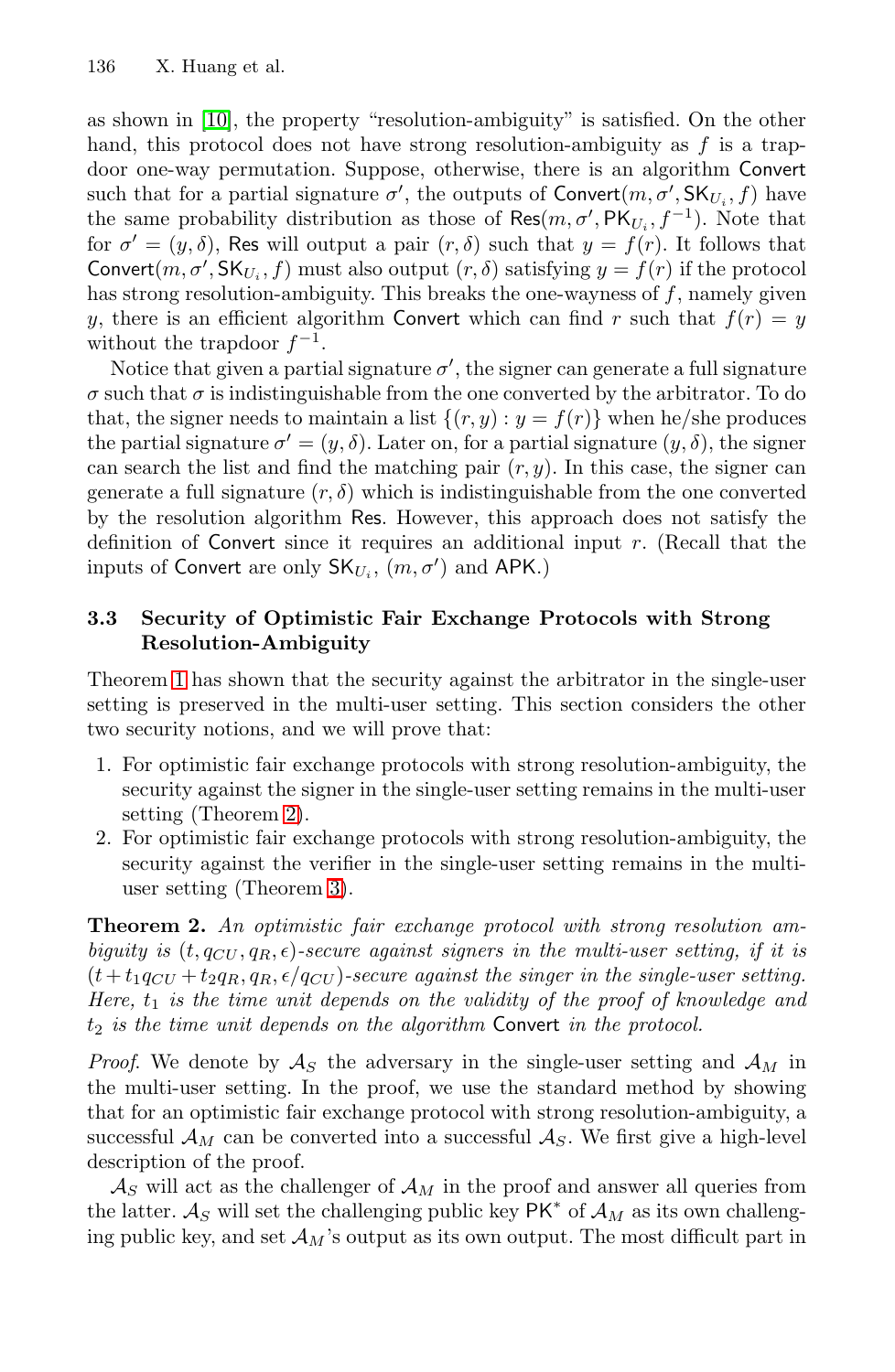<span id="page-13-0"></span>t[h](#page-10-0)e proof is how  $A<sub>S</sub>$  can correctly answer resolution queries from  $A<sub>M</sub>$ . For resolution queries related to  $\mathsf{PK}^*$ ,  $\mathcal{A}_S$  can use its own challenger to generate correct responses. However, this is not feasible for resolution queries about other public keys (since  $\mathcal{A}_S$ 's challenger only responds to queries about PK<sup>\*</sup>). Fortunately, such queries can be correctly answered by  $A<sub>S</sub>$  if the optimistic fair exchange protocol has strong resolution-ambiguity. For a resolution query  $(m, \sigma', PK_{U_i})$ ,<br> $A_{\sigma}$  can convert  $\sigma'$  to a full signature  $\sigma$  using the algorithm Convert and the  $\mathcal{A}_S$  can convert  $\sigma'$  to a full signature  $\sigma$  using the algorithm Convert and the private key  $\mathsf{SK}_{U_i}$ . Due to Def. 4, this perfectly simulates the real game between  $\mathcal{A}_M$  and the challenger in the multi-user setting. The private key  $\mathsf{SK}_{U_i}$  can be extracted by  $A<sub>S</sub>$  due to the validity of the proof of knowledge required in the creating-user phase.

The details of the proof appear in the full version of this paper.  $\Box$ 

**Theorem 3.** *An optimistic fair exchange protocol with strong resolution ambiguity is*  $(t, q_{ClI}, q_{PS}, q_B, \epsilon)$ -secure against verifiers in the multi-user setting, if it *is*  $(t + t_1q_{CU} + t_2q_R, q_{PS}, q_R, \epsilon)$ -secure against the verifier in the single-user set*ting. Here,*  $t_1$  *is the time unit depends on the validity of the proof of knowledge* and  $t_2$  *is the time unit depends on the algorithm* Convert *in the protocol.* 

*Proof.* The details of the proof appear in the full version of this paper.

*Remark 2.* Our analysis only shows that strong resolution-ambiguity is a sufficient condition for single-user secure optimistic fair exchange protocols remaining secure in the multi-user setting. It is not a [ne](#page-17-6)cessary property for (multi-user secure) optimistic fair exchange protocols.

## **4 A New Optimistic Fair Exchange Protocol with Strong Resolution-Ambiguity**

A new optimistic fair exchange protocol with strong resolution-ambiguity is proposed in this section. The protocol is based on Waters signature [19] from bilinear mappings. Definitions of bilinear mappings and computational Diffie-Hellman assumption can be found in [19].

### **4.1 The Proposed Protocol**

Let  $(\mathbb{G}, \mathbb{G}_T)$  be bilinear groups of prime order p and let q be a generator of  $\mathbb{G}$ . denotes the bilinear mapping  $\mathbb{G} \times \mathbb{G} \to \mathbb{G}_T$ . Let n be the bit-string length of the message to be signed. For an element m in  $\{0,1\}^n$ , let  $\mathcal{M} \subseteq \{1, 2, \dots, n\}$  be the set of all *i* for which the *i*<sup>th</sup> bit  $m_i$  is 1. The parameter Param is  $(\mathbb{G}, \mathbb{G}_T, p, g, e, n)$ .

- **–** Setup<sup>TTP</sup>. Given Param, the arbitrator chooses a random number  $w \in \mathbb{Z}_p$ and calculates  $W = q^w$ . The arbitrator's public key APK is W, and the private key ASK is w.
- **–** Setup<sup>User</sup>. Given Param, this algorithm outputs a private signing key  $SK_{U_i}$  =  $(x_{U_i}, y_{U_i})$  and a public verification key  $PK_{U_i} = (X_{U_i}, Y_{U_i}, \boldsymbol{v}_{U_i})$ , where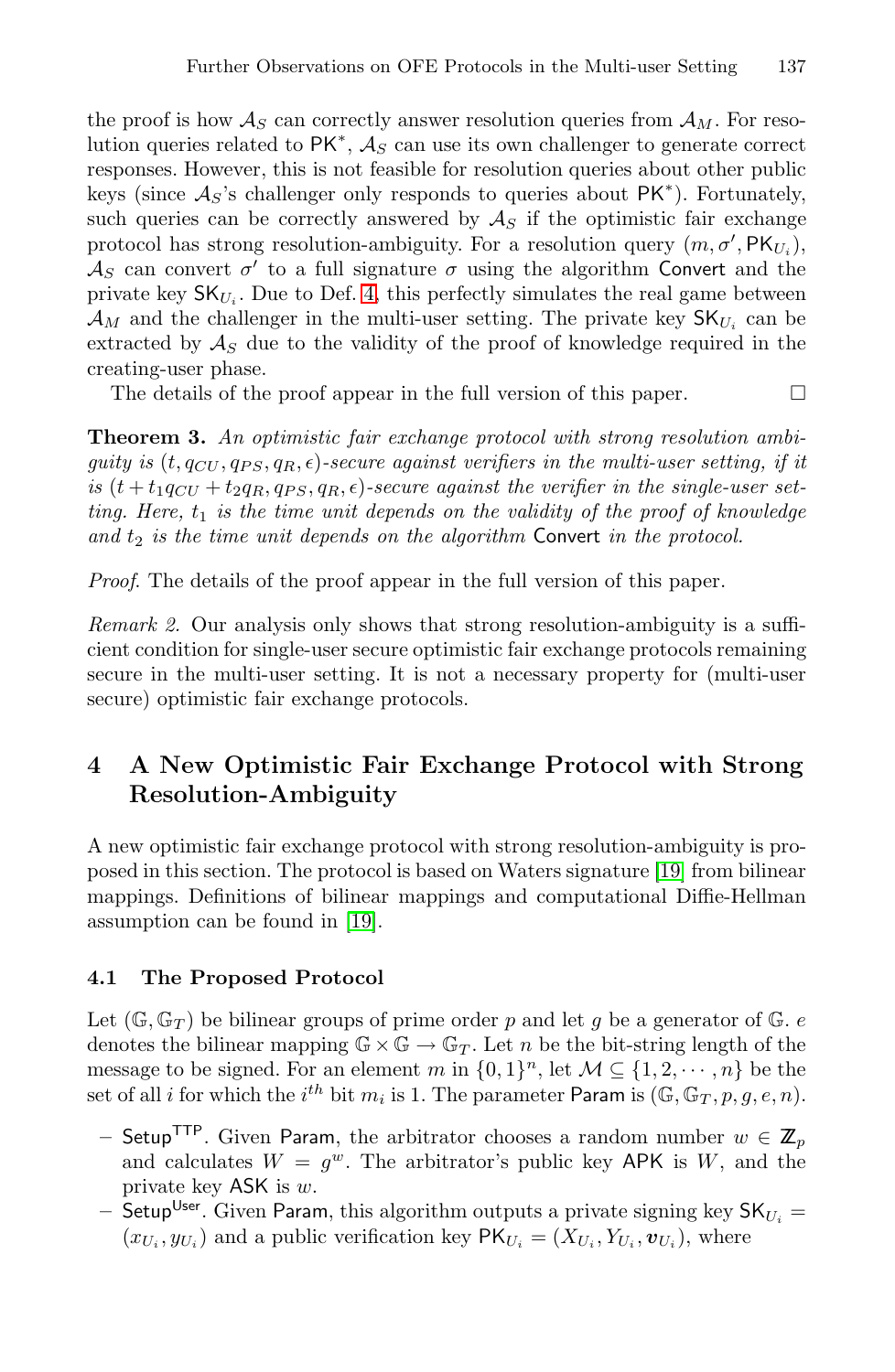- 1.  $x_{U_i}$  and  $y_{U_i}$  are randomly chosen in  $\mathbb{Z}_p$ ;
- 2.  $X_{U_i} = e(g, g)^{x_{U_i}}$  and  $Y_{U_i} = g^{y_{U_i}}$ ; and
- 3.  $v_{U_i}$  is a vector consisting of  $n + 1$  elements  $V_0, V_1, V_2, \cdots, V_n$ . All these elements are randomly selected in G.
- **–** Sig. Given a message m, the signer  $U_i$  uses the private key  $x_{U_i}$  to generate a Waters signature  $\sigma = (\sigma_1, \sigma_2)$ , where  $\sigma_1 = g^{x_{U_i}} \cdot (V_0 \prod_{i \in \mathcal{M}} V_i)^r$ ,  $\sigma_2 = g^r$ <br>and r is a random number in  $\mathbb{Z}$ and r is a random number in  $\mathbb{Z}_p$ .
- **–** Ver. Given a message-signature pair  $(m, \sigma)$  and  $U_i$ 's public key  $PK_{U_i}$  =  $(X_{U_i}, Y_{U_i}, \boldsymbol{v}_{U_i})$ , this algorithm outputs valid if  $e(\sigma_1, g) = X_{U_i}$ .  $e(V_0 \prod_{i \in \mathcal{M}} V_i, \sigma_2)$ . Otherwise, this algorithm outputs invalid.<br>PSig Civen a message m and the arbitrator's public key W.
- **–** PSig. Given a message m and the arbitrator's public key  $W$ , the signer  $U_i$ first runs Sig to obtain a full signature  $(\sigma_1, \sigma_2)$ . After that,  $U_i$  calculates  $\sigma'_1 = \sigma_1 \cdot W^{y_U}$  and  $\sigma'_2 = \sigma_2$ . The partial signature  $\sigma'$  is  $(\sigma'_1, \sigma'_2)$ .<br>
EVer Given a pair  $(m, \sigma')$ ,  $U$ 's public key EK<sub>V</sub>, and arbitrator's
- **–** PVer. Given a pair  $(m, \sigma')$ ,  $U_i$ 's public key  $PK_{U_i}$  and arbitrator's public key  $APK$  (which is  $W$ ) one parses  $\sigma'$  as  $(\sigma' \sigma')$ . This algorithm outputs valid if APK (which is W), one parses  $\sigma'$  as  $(\sigma'_1, \sigma'_2)$ . This algorithm outputs valid if  $e(\sigma'_1, g) = X_{U_i} \cdot e(Y_{U_i}, W) \cdot e(V_0 \prod_{i \in \mathcal{M}} V_i, \sigma'_2)$ . Otherwise, it outputs invalid.
- **–** Res. Given a valid partial signature  $\sigma'$  of the message m under a public<br>  $\kappa_{\rm UV}$  PK<sub>LL</sub> (X<sub>L</sub> V<sub>L</sub> 2<sub>LL</sub>) the arbitrator first parses  $\sigma'$  as  $(\sigma', \sigma')$ . After key  $PK_{U_i} = (X_{U_i}, Y_{U_i}, v_{U_i})$ , the arbitrator first parses  $\sigma'$  as  $(\sigma'_1, \sigma'_2)$ . After the arbitrator uses the private key *w* to calculate  $\sigma_i = \sigma' \cdot (Y_i, -w_i)$ that, the arbitrator uses the private key w to calculate  $\sigma_1 = \sigma'_1 \cdot (Y_{U_i})^{-w}$ <br>and  $\sigma_2 = \sigma'$ . The arbitrator then chooses a random number  $r' \in \mathbb{Z}$  and and  $\sigma_2 = \sigma'_2$ . The arbitrator then chooses a random number  $r' \in \mathbb{Z}_p$  and<br>coloration  $\sigma^R = \sigma$  (*V*  $\Pi$  *V*) $r'$  and  $\sigma^R = \sigma$ ,  $\sigma^{r'}$ . The output of the calculates  $\sigma_1^R = \sigma_1 \cdot (V_0 \prod_{i \in \mathcal{M}} V_i)^{r'}$  and  $\sigma_2^R = \sigma_2 \cdot g^{r'}$ . The output of the algorithm Res is  $(\sigma_1^R, \sigma_2^R)$ .

**Analysis of Our Protocol**. It is evident that our protocol is setup-free and stand-alone. We show that it also satisfies strong resolution-ambiguity.

One can find an algorithm Convert, which is the same as Sig, such that given any partial signature  $\sigma'$ , the outputs of Convert are indistinguishable from those<br>produced by Res, both of which are uniformly distributed in the valid signaproduced by Res, both of which are uniformly distributed in the valid signature space of Waters signature. Thus, the proposed protocol also satisfies strong resolution-ambiguity.

The following theorem shows that the protocol is secure in the multi-user setting.

**Theorem 4.** *The proposed protocol is multi-user secure under computational Diffie-Hellman assumption.*

*Proof.* The details of the proof appear in the full version of this paper.  $\Box$ 

## **4.2 Comparison to Previous Protocols**

Table. 1 compares the known optimistic fair exchange protocols which have the same properties as the newly proposed one (namely, non-interactive, setup-free, stand-alone and multi-user secure without random oracles). The comparison is made from the following aspects: (1) underlying complexity assumption, (2) partial signature size and full signature size, and (3) the computational cost of signing and verifying partial signatures and full signatures. We consider the cost of signing and verifying partial signatures since the signer must generate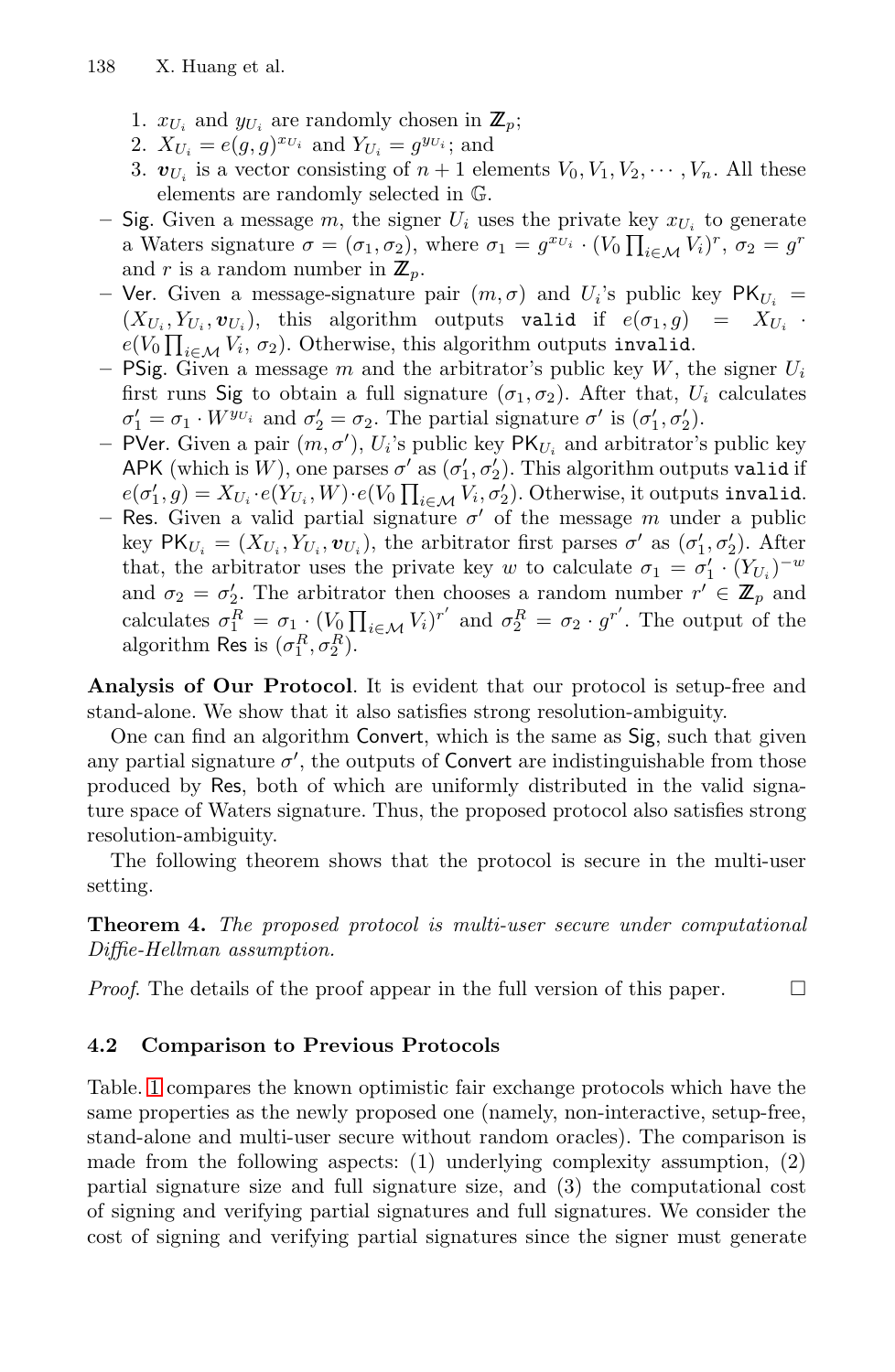**Table 1.** Multi-user Secure Stand-Alone and Setup-Free Optimistic Fair Exchange Protocols without Random Oracles

|                                   | Our Protocol                                    | $\left[15\right]$ | 20          | [18]                    |
|-----------------------------------|-------------------------------------------------|-------------------|-------------|-------------------------|
| Complexity Assumption             | CDH                                             | CDH               | CT-CDH      | <b>SDH</b>              |
| <b>Full Signature</b>             | Waters [19]                                     | Waters [19]       | Waters [19] | BB.                     |
| Signature Size <sup>PSig</sup>    | 2 G                                             | 3 G               | 2 G         | $ \mathbb{Z}_n $<br>2 G |
| Signing Cost <sup>PSig</sup>      | $C_W+1Exp_{\mathbb{G}}$ $C_W+2Exp_{\mathbb{G}}$ |                   | $C_{W}$     | $C_{BB} + 2Exp_G$       |
| Verification Cost <sup>PVer</sup> | $2BM+1BM$                                       | 3BM               |             | $2BM+1BM$ $2BM+4BM$     |

#### **Notations**.

CDH: Computational Diffie-Hellman assumption.

CT-CDH: Chosen-target computational Diffie-Hellman assumption [6]. SDH: Strong Diffie-Hellman assumption.

 $|\mathbb{G}|$ : bit length of an element in  $\mathbb{G}$ ,  $|\mathbb{Z}_p|$ : bit length of an element in  $\mathbb{Z}_p$ .

 $C_W$ : Computational cost of generating one Waters signature [19].

 $C_{BB}$ : Computational [cos](#page-17-2)t of generating one BB signature [7].

 $Exp_{\mathbb{G}}$ : Exponentiation in  $\mathbb{G}$ , Exp<sub> $\mathbb{G}$ </sub>: Pre-computable exponentiation in  $\mathbb{G}$ . *BM*: Bilinear mapping, BM: Pre-co[mpu](#page-17-5)table bilinear mapping.

a partial signature in each exch[ang](#page-16-6)e, which will be verified by the verifier and could also be [chec](#page-16-6)ked again by the arbitrator. Therefore, the efficiency of signing and verifying partial signatures is at least as important as that of full signatures. In Table. 1, the most efficient one is the protocol constructed from the verifiably encrypted signature scheme in [18], whose security assumption is strong Diffie-Hellman assumption (SDH). The other three protocols are all based on Waters signature, but the security of the protocol in [20] can only be reduced to a stronger assumption: chosen-target computational Diffie-Hellman assumption (CT-CDH). Our protocol and the one proposed in [15] are designed in a similar manner. When compared with [15], our protocol has a shorter partial signature size and is more efficient in signing and verifying partial signatures. This is achieved at the cost of larger key size (one more pair  $(y_{U_i}, Y_{U_i})$  in  $\mathbb{Z}_p \times \mathbb{G}$ ).

## **5 Conclusion**

This paper shows several new results about optimistic fair exchange in the multiuser setting. We formally defined the *Strong Resolution-Ambiguity* in optimistic fair exchange and demonstrated several concrete optimistic fair exchange protocols with that property. In the certified-key model, we prove that for optimistic fair exchange protocols with strong resolution-ambiguity, the security in the single-user setting can guarantee the security in the multi-user setting. In addition to theoretical investigations, a new construction of optimistic fair exchange with strong resolution-ambiguity was proposed. The new protocol is setupfree, stand-alone, and provably secure in the multi-user setting without random oracles.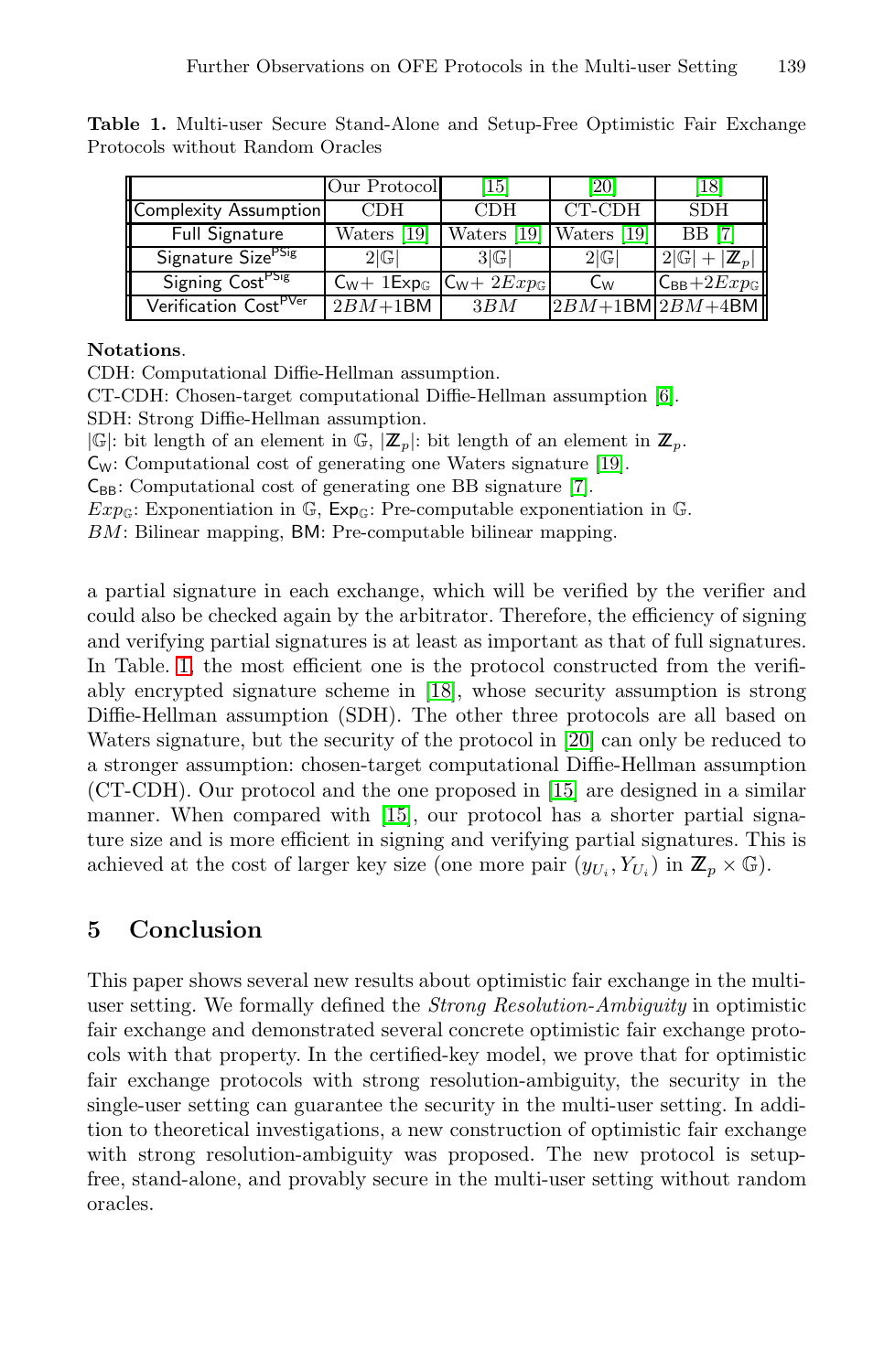## **References**

- <span id="page-16-0"></span>1. Asokan, N., Schunter, M., Waidner, M.: Optimistic protocols for fair exchange. In: Proceedings of the 4th ACM conference on Computer and Communications Security, pp. 7–17. ACM Press, New York (1997)
- 2. Asokan, N., Shoup, V., Waidner, M.: Optimistic fair exchange of digital signatures (Extended abstract). In: Nyberg, K. (ed.) EUROCRYPT 1998. LNCS, vol. 1403, pp. 591–606. Springer, Heidelberg (1998)
- <span id="page-16-9"></span>3. Asokan, N., Shoup, V., Waidner, M.: Optimistic fair exchange of digital signatures. IEEE Journal on Selected Areas in Communication 18(4), 593–610 (2000)
- <span id="page-16-8"></span>4. Bellare, M., Goldreich, O.: On defining proofs of knowledge. In: Brickell, E.F. (ed.) CRYPTO 1992. LNCS, vol. 740, pp. 390–420. Springer, Heidelberg (1993)
- <span id="page-16-11"></span>5. Bender, A., Katz, J., Morselli, R.: Ring signatures: Stronger definitions, and constructions without random oracles. In: Halevi, S., Rabin, T. (eds.) TCC 2006. LNCS, vol. 3876, pp. 60–79. Springer, Heidelberg (2006)
- <span id="page-16-12"></span>6. Boldyreva, A.: Threshold signatures, multisignatures and blind signatures based on the Gap-Diffie-Hellman-Group signature scheme. In: Desmedt, Y.G. (ed.) PKC 2003. LNCS, vol. 2567, pp. 31–46. Springer, Heidelberg (2002)
- <span id="page-16-13"></span>7. Boneh, D., Boyen, X.: Short signatures without random oracles. In: Cachin, C., Camenisch, J.L. (eds.) EUROCRYPT 2004. LNCS, vol. 3027, pp. 56–73. Springer, Heidelberg (2004)
- <span id="page-16-10"></span>8. Boneh, D., Gentry, C., Lynn, B., Shacham, H.: Aggregate and verifiably encrypted signatures from bilinear maps. In: Biham, E. (ed.) EUROCRYPT 2003. LNCS, vol. 2656, pp. 416–432. Springer, Heidelberg (2003)
- 9. Camenisch, J., Damgård, I.: Verifiable encryption, group encryption, and their applications to separable group signatures and signature sharing schemes. In: Okamoto, T. (ed.) ASIACRYPT 2000. LNCS, vol. 1976, pp. 331–345. Springer, Heidelberg (2000)
- <span id="page-16-1"></span>10. Dodis, Y., Lee, P.J., Yum, D.H.: Optimistic fair exchange in a multi-user setting. In: Okamoto, T., Wang, X. (eds.) PKC 2007. LNCS, vol. 4450, pp. 118–133. Springer, Heidelberg (2007)
- <span id="page-16-2"></span>11. Dodis, Y., Reyzin, L.: Breaking and repairing optimistic fair exchange from PODC 2003. In: Proceedings of the 3rd ACM Workshop on Digital Rights Management, pp. 47–54. ACM, New York (2003)
- <span id="page-16-3"></span>12. Garay, J.A., Jakobsson, M., MacKenzie, P.: Abuse-free optimistic contract signing. In: Wiener, M. (ed.) CRYPTO 1999. LNCS, vol. 1666, pp. 449–466. Springer, Heidelberg (1999)
- <span id="page-16-5"></span>13. Huang, Q., Yang, G., Wong, D.S., Susilo, W.: Ambiguous optimistic fair exchange. In: Pieprzyk, J. (ed.) ASIACRYPT 2008. LNCS, vol. 5350, pp. 74–89. Springer, Heidelberg (2008)
- <span id="page-16-7"></span>14. Huang, Q., Yang, G., Wong, D.S., Susilo, W.: Optimistic fair exchange secure in the multi-user setting and chosen-key model without random oracles. In: Malkin, T.G. (ed.) CT-RSA 2008. LNCS, vol. 4964, pp. 106–120. Springer, Heidelberg (2008)
- <span id="page-16-6"></span>15. Lu, S., Ostrovsky, R., Sahai, A., Shacham, H., Waters, B.: Sequential aggregate signatures and multisignatures without random oracles. In: Vaudenay, S. (ed.) EUROCRYPT 2006. LNCS, vol. 4004, pp. 465–485. Springer, Heidelberg (2006)
- <span id="page-16-4"></span>16. Markowitch, O., Kremer, S.: An optimistic non-repudiation protocol with transparent trusted third party. In: Davida, G.I., Frankel, Y. (eds.) ISC 2001. LNCS, vol. 2200, pp. 363–378. Springer, Heidelberg (2001)